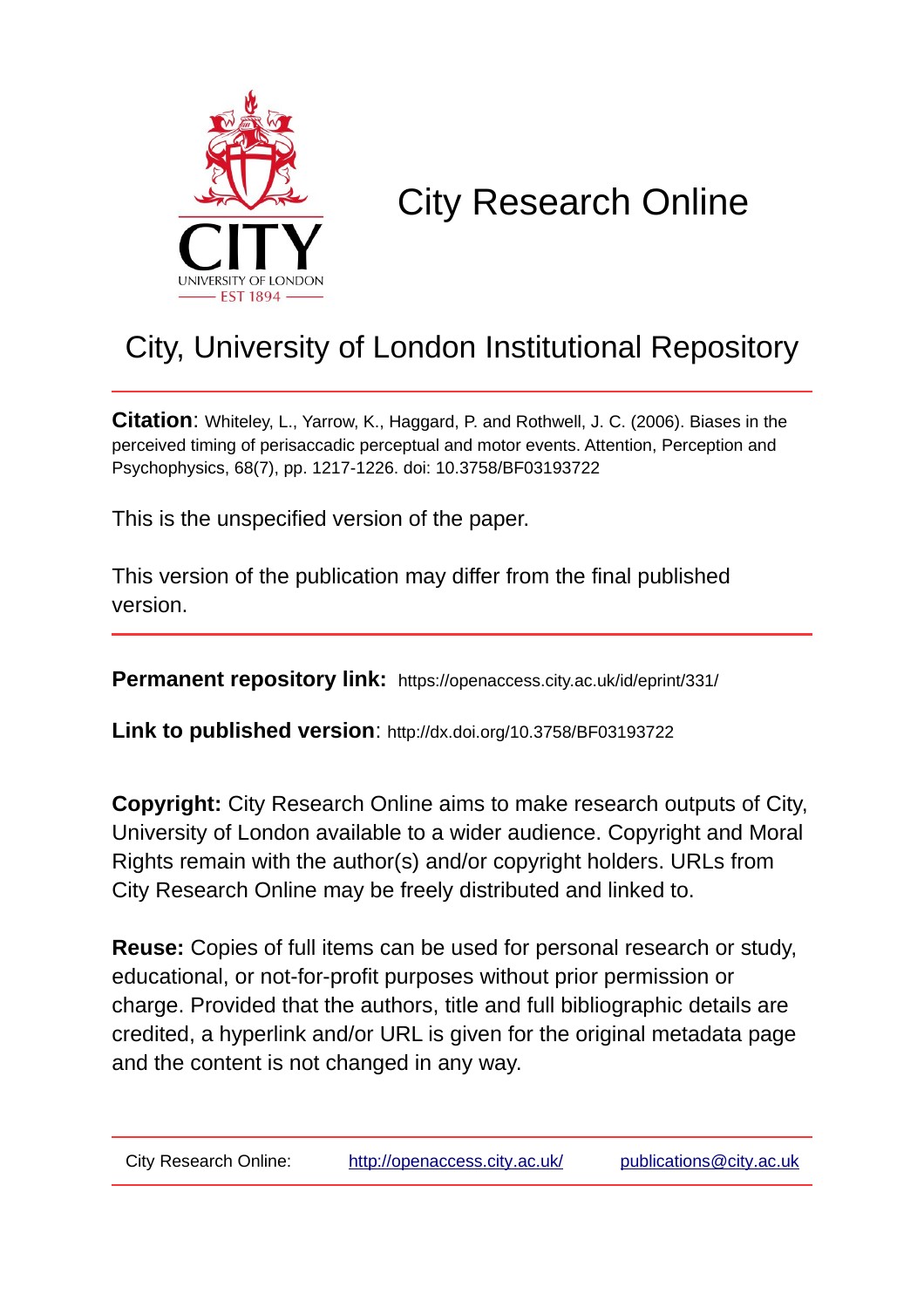# Biases in the perceived timing of perisaccadic perceptual and motor events

Kielan Yarrow <sup>1, 2\*</sup>, Louise Whiteley <sup>2, 3</sup>, Patrick Haggard <sup>2, 3</sup> & John C Rothwell <sup>1</sup>

1. Sobell Department of Motor Neuroscience and movement disorders, Institute of Neurology, U.C.L.

> 2. Institute of Cognitive Neuroscience, U.C.L.

> > 3. Department of Psychology, U.C.L.

Running head: Time biases for perisaccadic events

Production Number: P360

\* Author for correspondence:

Kielan Yarrow, Sobell Department of Motor Neuroscience & Movement Disorders, Institute of Neurology, 8-11 Queen Square, London WC1N 3BG.

Tel: +44 (0)20 7679 1154 Fax: +44 (0)20 7813 2835 Email: k.yarrow@ion.ucl.ac.uk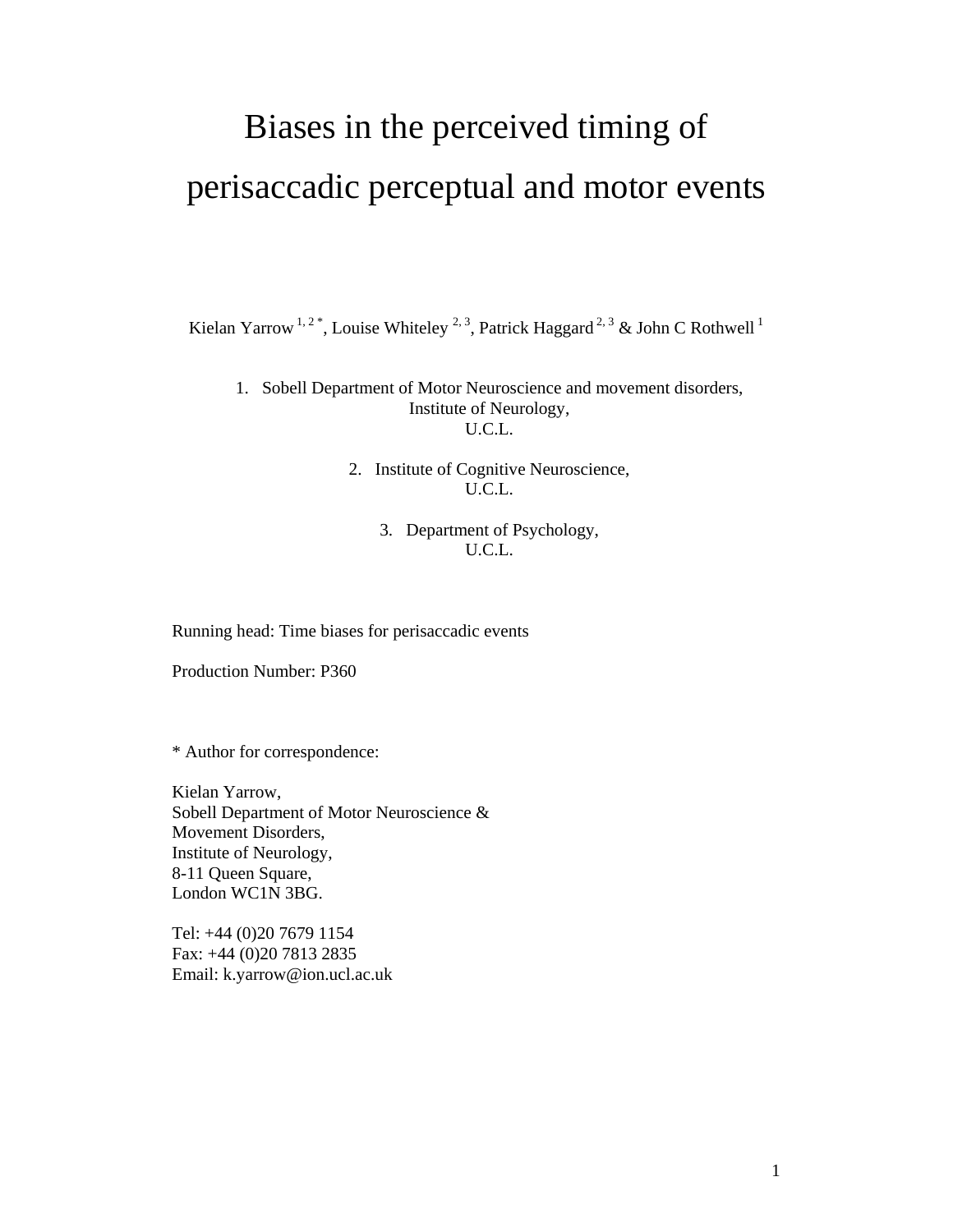### *Abstract*

Subjects typically experience the temporal interval immediately following a saccade as longer than a comparable control interval. One explanation of this effect is that the brain antedates the perceptual onset of a saccade target to around the time of saccade initiation. This could explain the apparent continuity of visual perception across eye movements. This "antedating" account was tested in three experiments in which subjects made saccades of differing extents then judged either the duration or the temporal order of key events. Post-saccadic stimuli underwent subjective temporal lengthening and had early perceived onsets. A temporally advanced awareness of saccade completion was also found, independently of antedating effects. These results provide convergent evidence supporting antedating, and differentiating it from other temporal biases.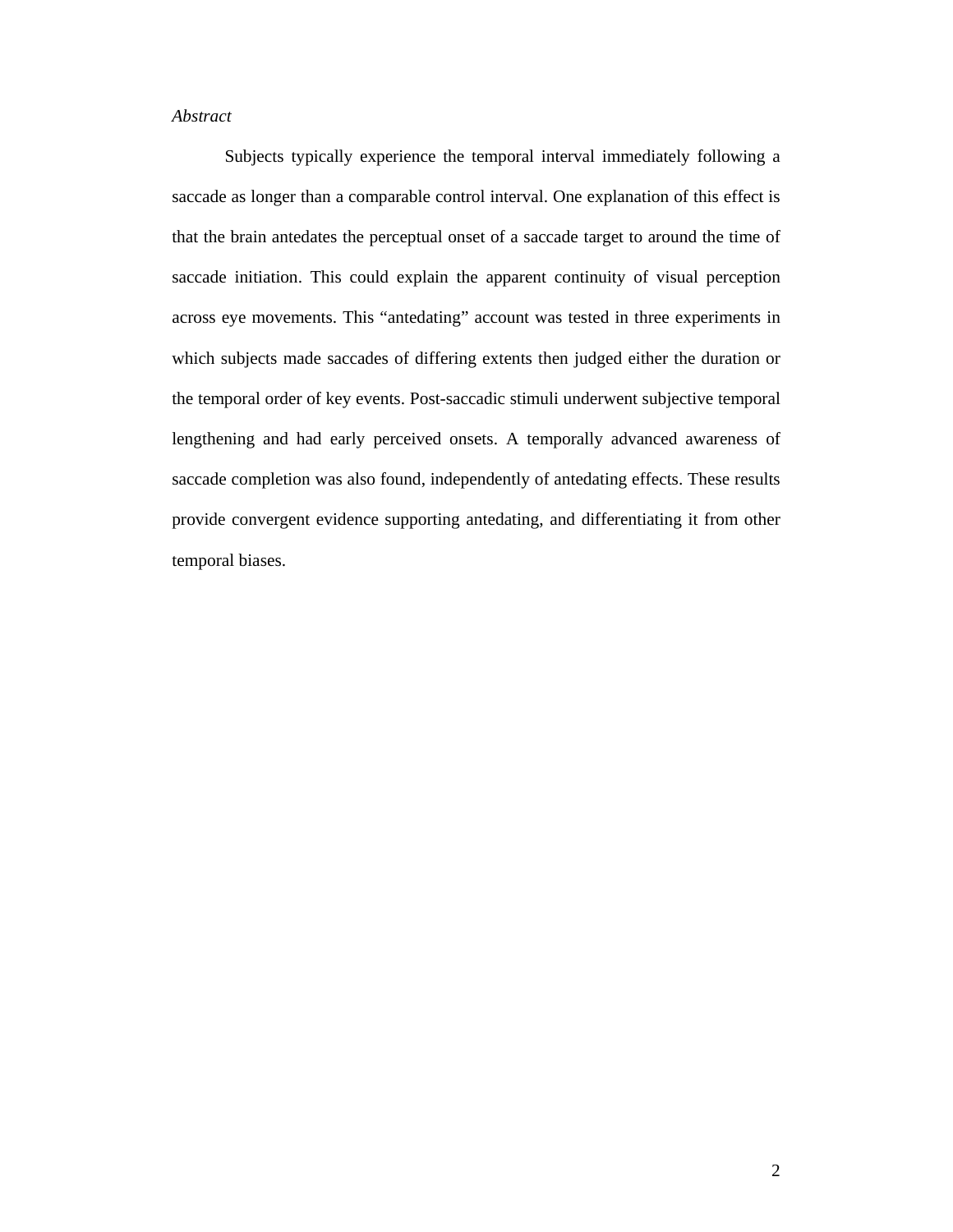#### *Introduction*

In everyday life, people regularly make rapid, saccadic movements of the eyes to bring objects of interest onto the high acuity fovea. Saccades raise serious computational problems that the visual system must overcome (Bridgeman, Van der Hejiden, & Velichkovsky, 1994). Perisaccadic biases in spatial vision have provided insights into the way the brain solves these problems (Schlag & Schlag-Rey, 2002). Recent data suggest that temporal judgements are also biased when we make saccades to fixate new targets. Subjects consistently overestimate the duration of a postsaccadic stimulus compared to the same stimulus seen at fixation, an illusion termed "saccadic chronostasis" (Yarrow, Haggard, & Rothwell, 2004a; Yarrow, Haggard, Heal, Brown, & Rothwell, 2001; Yarrow, Johnson, Haggard, & Rothwell, 2004b). In a typical experiment, subjects saccade to a target that changes form or colour during the saccade. Subjects judge whether the new target stimulus was presented for a longer or shorter time than subsequently presented reference stimuli, and these judgements are used to determine a point of subjective equality (PSE; the point at which target and reference stimuli are perceived to have identical durations). The same task performed at fixation forms a control. Reduced PSEs in saccade compared to control conditions imply temporal overestimation of the post-saccadic stimulus.

One finding from previous saccadic chronostasis experiments is particularly noteworthy. When saccades of different extents are made, the size of the illusion changes; the duration of the illusion reflects the duration of the preceding saccade (Yarrow et al., 2001). This suggests the following explanation. Both retinal blur and active suppression degrade visual input during saccades (Ross, Morrone, Goldberg, & Burr, 2001) leaving a gap in perception corresponding to the saccade duration. The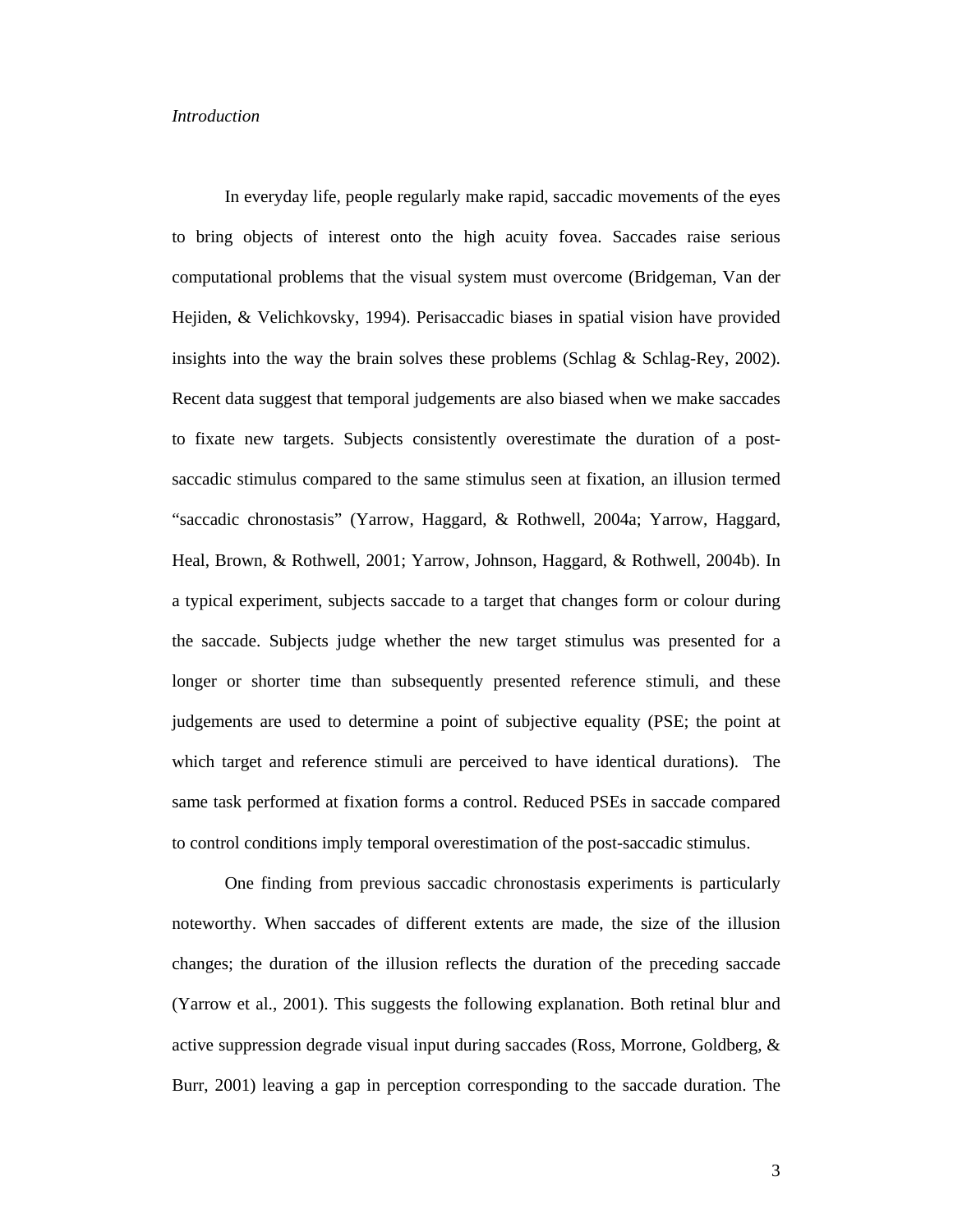brain may simply assume that the information in the post-saccadic image has remained constant across the saccade. Hence the perceived onset of the saccade target is effectively antedated to a moment just prior to saccade initiation, helping to provide the visual continuity we experience. The illusion arises following many different kinds of saccade with partially separable neural substrates, and has an effect size that typically exceeds the duration of the saccade by around 50 ms (Yarrow et al., 2004b). These observations suggest that an efference copy signal originating in a subcortical region such as the superior colliculus could act as a trigger or time marker for the antedating process. The same signal may initiate receptive field shifts occurring in cells in parietal cortex and other areas, which might in turn influence conscious visual perception (Duhamel, Colby, & Goldberg, 1992; Goldberg, Bisley, Powell, Gottlieb, & Kusunoki, 2002; Sommer & Wurtz, 2002; Umeno & Goldberg, 1997; Walker, Fitzgibbon, & Goldberg, 1995).

Two key objections have been made to this *antedating* account. These two problems are described below in some detail because the experiments and analyses presented later were intended to provide new positive evidence for antedating that is not subject to these concerns.

#### *Perceived duration is an indirect measure of perceived event timing.*

Previous studies of saccadic chronostasis have used interval judgements like those employed to investigate how humans assess the duration of perceptual epochs (Allan, 1979; Allan, 1998). However, an interval is bounded by the events marking its onset and offset (see Figure 1). Few studies have looked for consistent temporal effects using measures of both interval and event timing. The extent to which these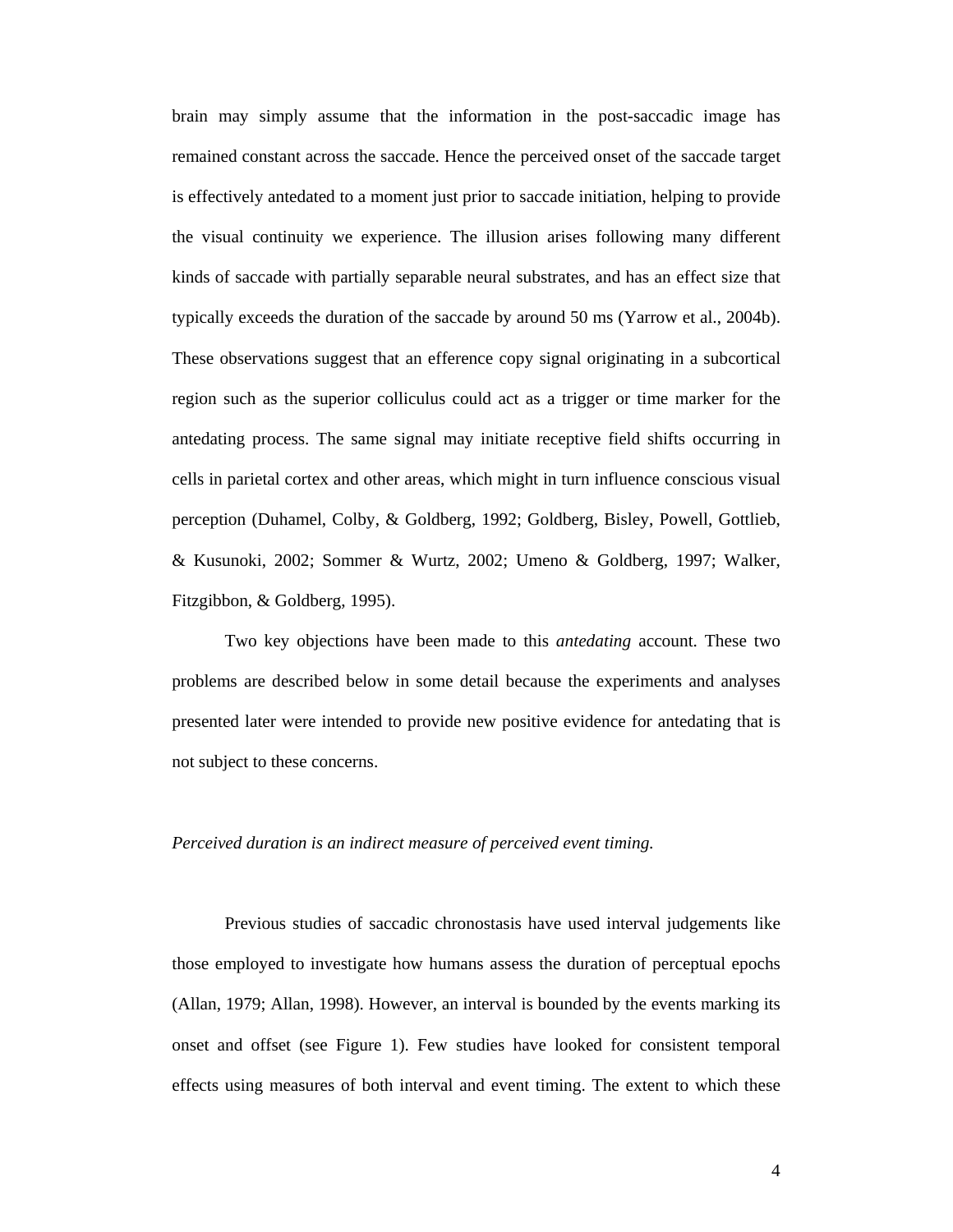different measures are biased together might provide valuable insights about the finegrain structure and coherence of conscious temporal experience. In the current context, *interval* judgement tasks can only provide indirect evidence that a postsaccadic *event* such as the visual onset of a saccade target stimulus is antedated. This leaves open the possibility that the changes in perceived interval duration do not reflect antedating of postsaccadic events, but rather alternative processes such as changes in internal clock speed (Hodinott-Hill, Thilo, Cowey, & Walsh, 2002, but see Yarrow et al., 2004a). However, another type of task that investigates event timing could provide direct evidence for the antedating of events: the temporal order judgement (TOJ).

#### FIGURE 1 ABOUT HERE

In TOJ tasks, subjects judge the relative timing of two stimuli or events presented in close temporal proximity. These judgements can be used to determine a point of subjective simultaneity (PSS) where the events appear to have occurred at the same moment. The resulting PSS may be biased, with factors such as sensory modality, stimulus intensity, attentional allocation and even recent sensory experiences influencing when each stimulus is perceived to occur (Fujisaki, Shimojo, Kashino, & Nishida, 2004; Hirsh & Sherrick, 1961; Jaskowski, 1999; Shore, Spence, & Klein, 2001; Spence, Shore, & Klein, 2001; Stone et al., 2002).

A few studies have used TOJ tasks to study temporal perception in the context of saccadic eye movements. Park, Schlag-Rey, & Schlag (2003) had observers judge the order of two 3 ms spots flashed near the target of a saccade and found a temporal advantage for the spot perceived as closest to the saccade end point. Deubel, Irwin, &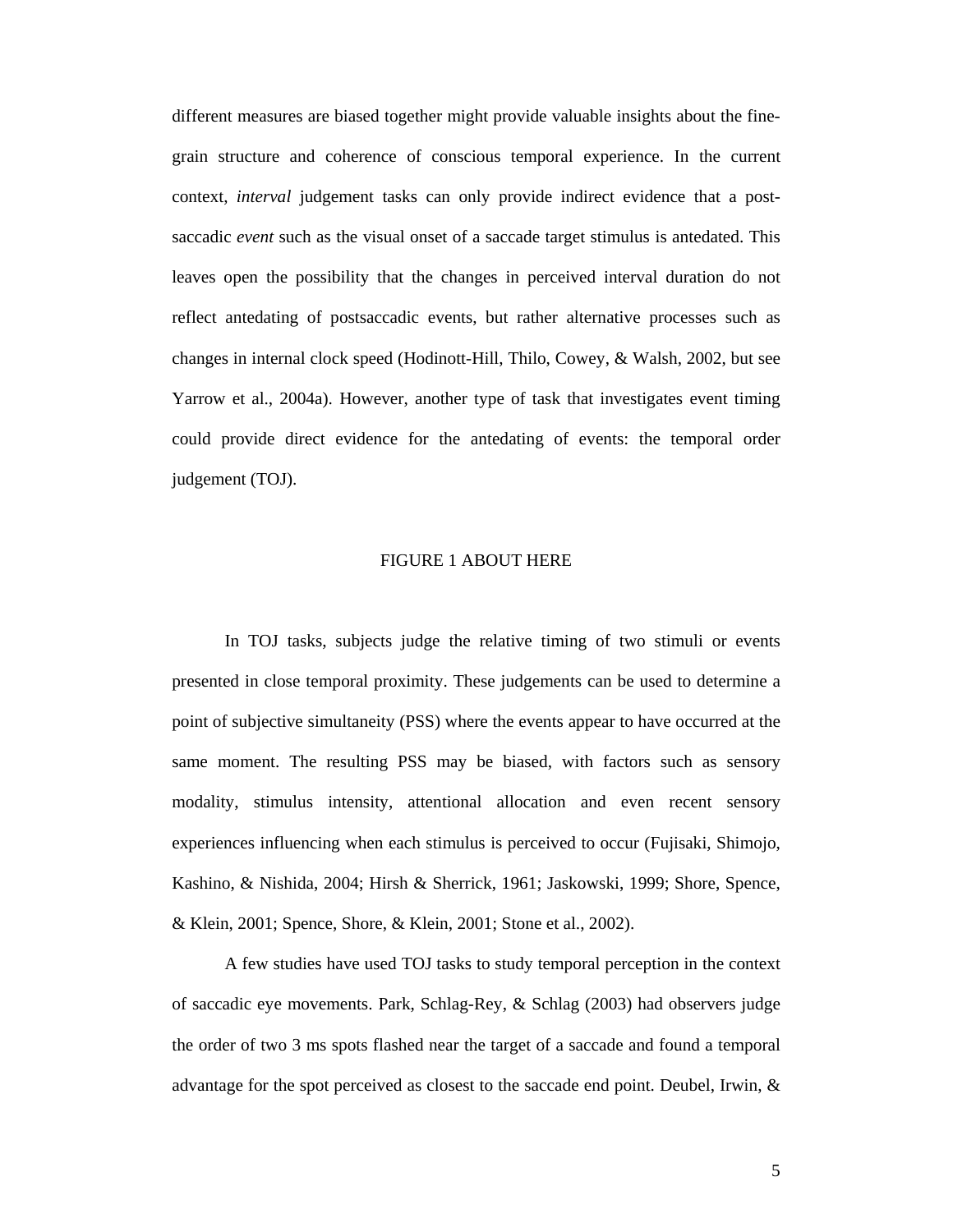Schneider (1999) had subjects perform a rather different task, judging their position of gaze at the time a ring stimulus was flashed. Subjects showed a marked bias that varied with stimulus position, interpreted by the authors as a tendency to feel that the eyes had moved to the target early, at the moment the shift of spatial attention that preceded the saccade occurred. Diamond (2003) found a bias in the same direction as Deubel et al. (1999). His observers used a seven-point scale to judge the timing of a briefly flashed green bar (equiluminant against a red background) relative to a saccade. Two out of three perceived the bar as delayed, although the bias tended to disappear for stimuli presented during the saccade. Finally, Volkmann & Moore (1978) had observers report whether a grating was displayed before, during or after a saccade. No simple direction of temporal bias could be determined from the complex pattern of results that emerged.

It is challenging to relate these studies to the hypothesis that the target of a saccade is antedated. A particular difficulty arises because the temporal order judgement that is being made is typically between a brief visual reference and the saccade itself, rather than the post-saccadic target stimulus. Temporal biases arise when motor acts are judged relative to brief sensory stimuli (Dassonville, 1995; McCloskey, Colebatch, Potter, & Burke, 1983). In chronostasis experiments, however, the illusion biases judgements about a visual stimulus (the saccade target) not a motor act. Consequently, the question of whether the perceived time of postsaccadic events is antedated remains open. By asking specific questions about the timing of either the post-saccadic stimulus or the motoric act of saccading, we can both seek direct evidence for antedating and begin to dissect the various biases that may have been conflated in previous investigations.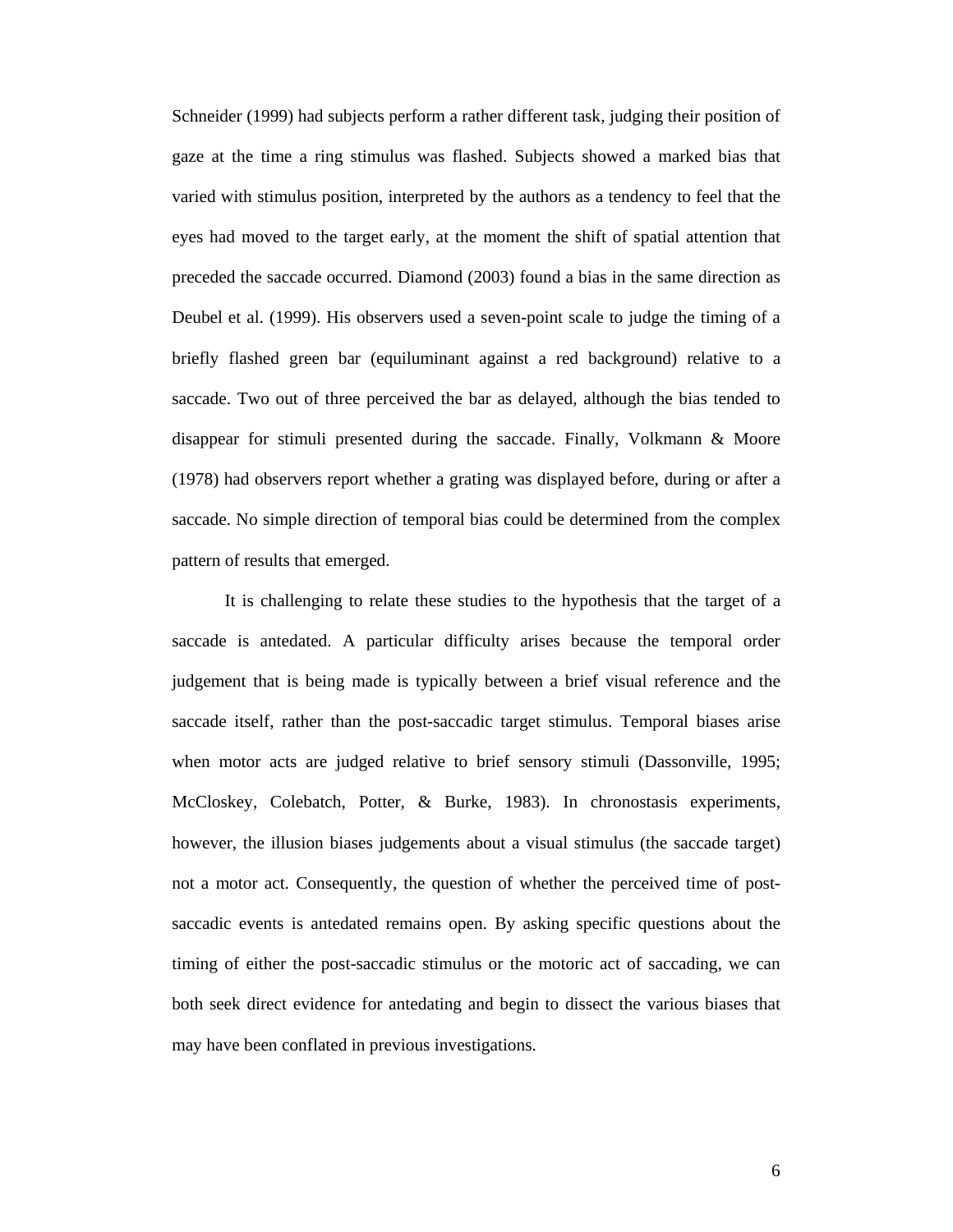*Evidence favouring antedating relies on incorrect assumptions about saccadic suppression* 

In typical chronostasis experiments, the points of subjective equality reported in saccade conditions are not simply calculated using the duration for which the target stimulus appeared on the screen in each trial. These PSEs incorporate an additional correction based on the time between the (presumably unseen) target change and the target foveation at the end of the primary saccade. The rationale for this correction is as follows. The target stimulus changes into its target state during the subject's primary saccade, at a time when perception is degraded (Ross et al., 2001). This suggests that it is not perceived to a degree compatible with the initiation of a mental timing operation until it is actually foveated (or at least para-foveated, in the case of trials where a corrective saccade follows the primary saccade). Hence the time for which the stimulus was on screen during the primary saccade (the period from stimulus change to saccade termination) is subtracted from presentation times before PSEs are calculated. The effects that are reported (the difference between control and saccade PSEs) can therefore be broken down into two components: 1) an increase in perceived duration relative to the on-screen presentation time, and 2) the correction.

Although saccadic suppression is a robust phenomenon, only magnocellular input is strongly suppressed, and even this suppression is not complete (Ross et al., 2001). There are cases where visual information presented during a saccade is processed quite effectively (e.g. Eggert, Ditterich, & Straube, 1999; Hunt, Chapman, & Kingstone, submitted for publication). If the mid-saccadic target change occurring in chronostasis experiments is clearly perceived, then the correction procedure may not be justified, with two implications. Firstly, the magnitude of the saccadic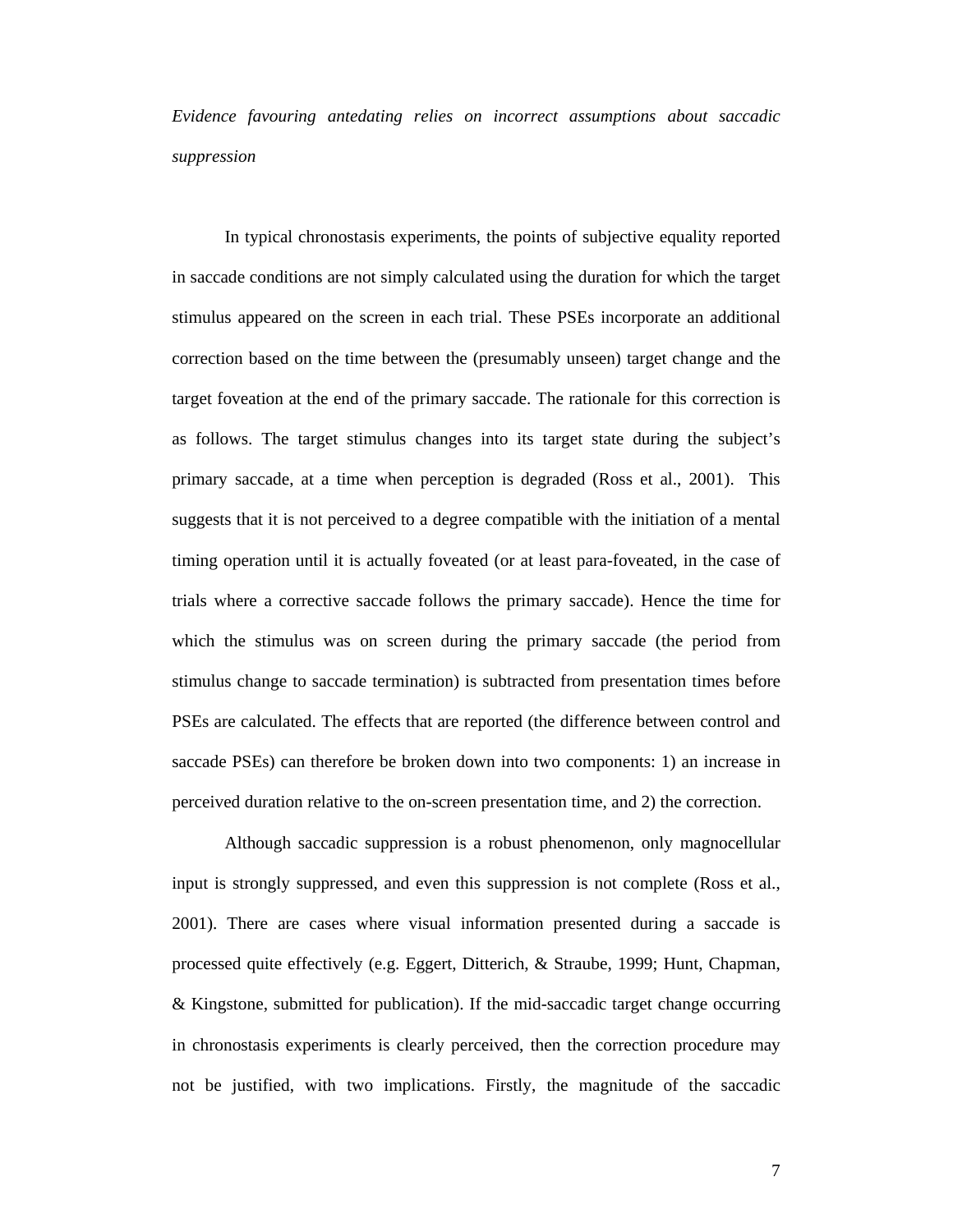chronostasis effect will be overestimated (although not eliminated). This problem can be addressed by analysing the data without applying the correction to demonstrate that a reliable effect still exits. A second implication, however, is more critical for the antedating hypothesis. The saccade size effect is an important result because it demonstrates that perceived time is being adjusted in direct response to a key motor parameter of the eye movement itself. In the original experiment reporting this effect (Yarrow et al., 2001, Experiment 1) the change to the target stimulus was triggered a set proportion of the distance into the saccade. This means that the size of the correction varied in the short and long saccade conditions, being larger in the latter case. Hence, if the correction is unwarranted, the saccade size difference may have been artificially enhanced<sup>1</sup>. In this case, the link between the visual illusion and saccadic motor control would be undermined. In the experiments that follow, we adjusted trigger times such that our correction was constant across conditions, eliminating this potential artefact.

#### *The current experiments*

In light of these concerns, we designed three convergent, parallel experiments to investigate antedating in the saccadic chronostasis illusion and its relation to the perceived timing of saccades. By using both interval and temporal order judgement tasks, we aimed to cross validate our previous findings on saccadic chronostasis and counter explanations and criticisms that are tied to a specific experimental task.

The first experiment aimed to replicate the finding of a chronostasis effect that scales with saccade size, and used a standard interval duration judgement (*chronostasis experiment*; cf. Yarrow et al., 2001). An adjustment was made to the

8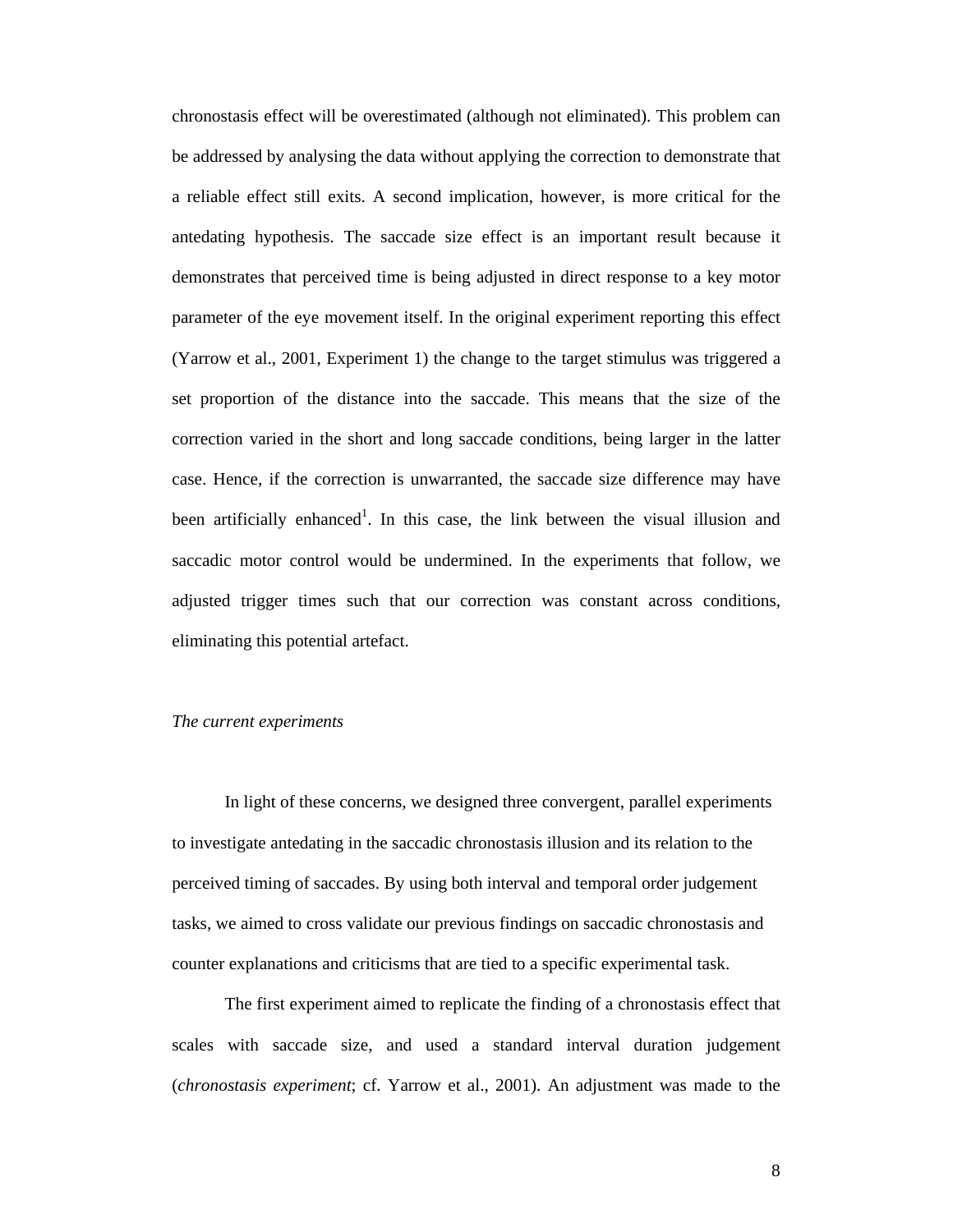timing of the mid-saccadic stimulus change to equate the correction procedure across conditions. The second experiment used a procedure very similar to the first. Again, a visual change in the target stimulus was triggered during a saccade. Now, however, subjects judged whether they first perceived the post-saccadic visual stimulus before or after a brief auditory tone (*audio-visual TOJ experiment*). The antedating hypothesis predicts a bias to perceive the visual onset of the saccade target to be shifted back to an earlier time. Moreover, this bias should again scale with saccade duration. The third experiment also used a temporal order judgement. In this experiment, however, the visual stimulus remained constant and subjects made their temporal order judgements relative to the time point at which they considered their eyes had arrived at the saccade target (*audio-saccade TOJ experiment*). This replicates the situation that most previous studies of the relation between saccades and time perception have used (Deubel et al., 1999; Diamond, 2003; Volkmann & Moore, 1978). In contrast to these studies, the audio-saccade TOJ experiment used an auditory reference rather than a visual one. This change is not trivial, given recent evidence that transient visual events are themselves subject to perisaccadic temporal biases, whereas transient auditory events are not (Morrone, Ross, & Burr, 2005). The auditory-saccade TOJ experiment also assessed biases with saccades of different extents, further differentiating it from previous work. Judgements about the timing of actions relative to sensory events are often biased (see above) and we wished to establish whether such a bias existed alongside the chronostasis effect and could be distinguished from it.

#### *Materials and methods*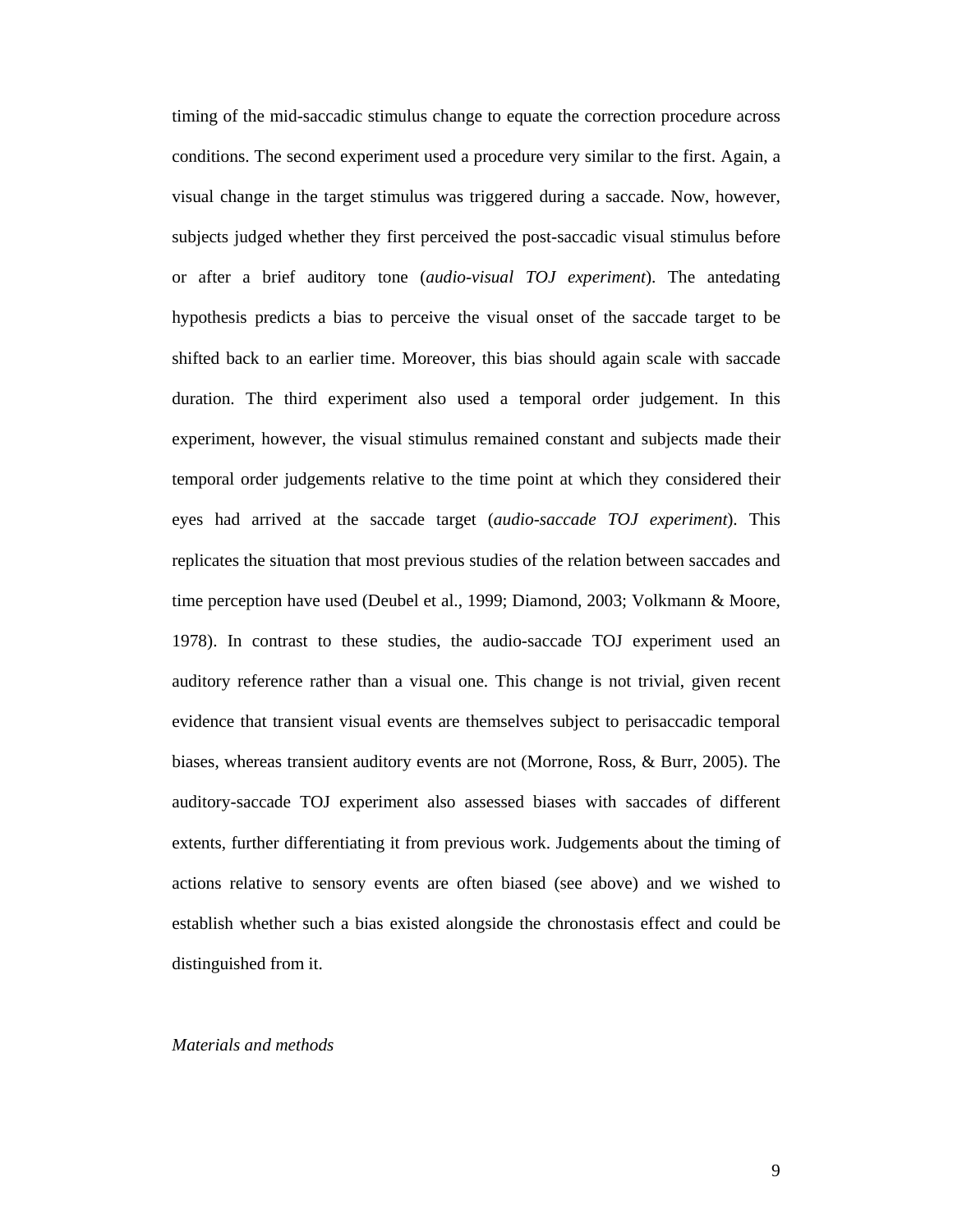*Participants.* The same 18 subjects (13 male, mean age 29.2, SD 6.6) completed all three experiments. A further two subjects were tested and subsequently rejected because of high trial to trial variability in one or more experiments (logistic regression p > 0.05 for combined short/long saccades in either control or saccade conditions).

*Apparatus.* Subjects sat before a 22" CRT colour monitor refreshing at 120 Hz. Eye to screen distance was maintained at 41 cm using an adjustable chin and forehead rest. Horizontal eye movements were recorded from the left eye using an infra-red eye tracker (Applied Science Laboratories Eye-trac model 310) and sampled at 200 Hz (12 bit A/D card; National Instruments DAQ 1200). Visual stimuli were black or grey crosses and filled squares on a white background (average luminance 91 cd/m<sup>2</sup>) subtending 0.6º of visual angle. Auditory stimuli in TOJ experiments were pure tones of 600 Hz pitch and 25 ms duration, delivered from a piezoelectric speaker behind the subject's head.

*Design.* Each experiment employed a two factor  $(2 \times 2)$  repeated-measures design. The first factor *eye status* compared trials involving saccades to constant fixation (control) trials. The second factor *saccade size* varied the position of visual stimuli to produce saccades of either 10º or 50º extent, with constant fixation trials completed at matched eccentricity  $(\pm 5^{\circ}, \pm 25^{\circ})$ . Subjects completed 75 randomly interleaved trials from each condition in a single block of 300 trials. Rejected trials (see procedure, below) were repeated at the end of the block. Subjects completed the three experiments in a counterbalanced order.

#### FIGURE 2 ABOUT HERE

10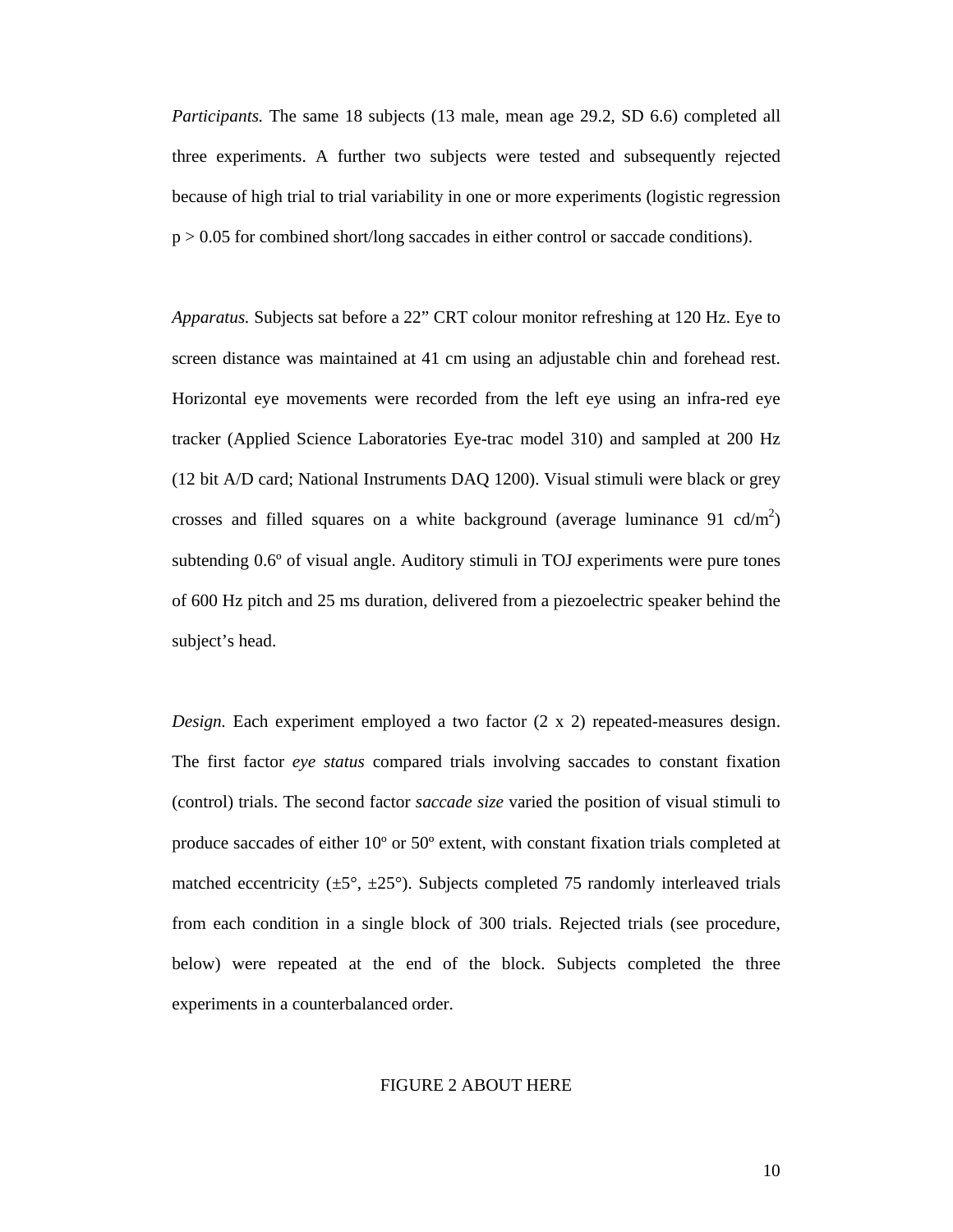*Procedure.* A schematic of the experimental procedures is shown in Figure 2.

*Chronostasis experiment.* In saccade trials, subjects initially fixated a peripheral black cross. They began the trial with a mouse key press, at which point a second black cross appeared on the opposite side of the screen. Subjects maintained fixation at the initial black cross until it became grey (500 ms after the key press) then made a speeded saccade to the second black cross. The eye movement triggered this black cross to be replaced with a black square when the saccade had travelled a set proportion of the distance to target (30% in the  $10^{\circ}$  saccade condition, 80% in the  $50^{\circ}$ condition; see our earlier methodological comments). The square remained on screen for a variable duration (125-875 ms) then disappeared, to be replaced by an identical square (the reference stimulus, 500 ms duration) after 500 ms. Subjects indicated whether they saw the first square for more or less time than the second square. The first square's duration was selected randomly on each trial from a condition-specific distribution containing values between 125 and 875 ms in 25 ms increments. The distribution was initially uniform, in the region 300-700 ms, but was updated after each accepted trial according to the generalized P'olya urn model (Rosenberger & Grill, 1997; type IV,  $k = 8$ ). This procedure produces many values close to the point of subjective equality.

In the saccade conditions, each trial's actual target stimulus duration value could be corrected post hoc to match the duration for which the stimulus was seen after the primary saccade landed at or near the target (the same correction employed in our previous studies). This was accomplished by subtracting the time the eye was in motion following the triggered change to a square (not including any subsequent corrective saccades). We produced a corrected data set in this manner, but also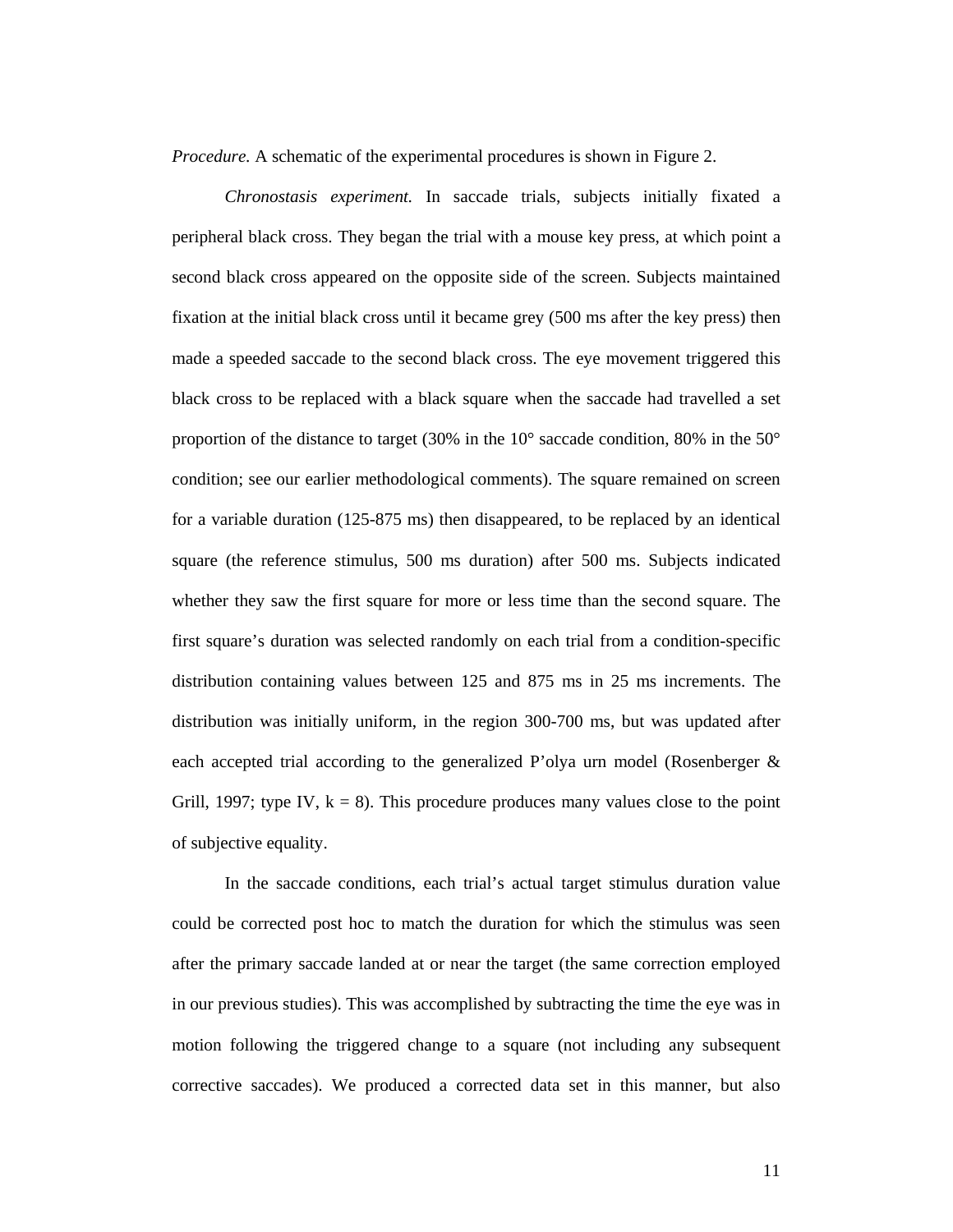retained an uncorrected data set for comparison. PSEs were then obtained from both data sets using logistic regression. Saccade start/end points were calculated automatically. Velocity was calculated based on the difference between samples *n* and  $n+3$ , and saccades were typically taken to start (end) at sample  $n+1$  when this velocity rose above (fell below)  $120(75)$  degrees per second.<sup>2</sup> Estimates were superimposed on saccade traces and displayed trial by trial along with other key saccade statistics. Trials were rejected automatically for a number of reasons, most critically: 1) when the first saccade did not exceed 90% of the total distance recorded (summed across all detected saccades), and 2) where the stimulus change at the saccade target was not triggered during the first saccade. The programme maintained a running average of reaction time (RT) and saccade duration for the last ten trials of a given condition (initially set at 200/50 ms and 200/130 ms for the RT/duration of the 10° and 50° conditions respectively). Trials were also rejected when eye movements were initiated either anticipatorily or too slowly ( $>$  running average RT + 300 ms from cross greying). Subsequent to the experiment, each accepted saccade trace was examined and classified as containing either a single saccade or a primary saccade plus one or more corrective saccades (defined as additional saccades occurring within 300 ms of primary saccade termination).

In control (constant fixation) trials, subjects initially fixated a cross at equivalent eccentricity. It turned grey 500 ms after the subject's key press for a duration determined by the running average RT from the relevant saccade condition, then disappeared for a duration determined by the relevant running average saccade duration. The variable-duration black square then appeared (still at fixation) with subsequent stimulus presentation and subject responses as per saccade trials. Hence foveal stimulation in control trials was very similar to that experienced during saccade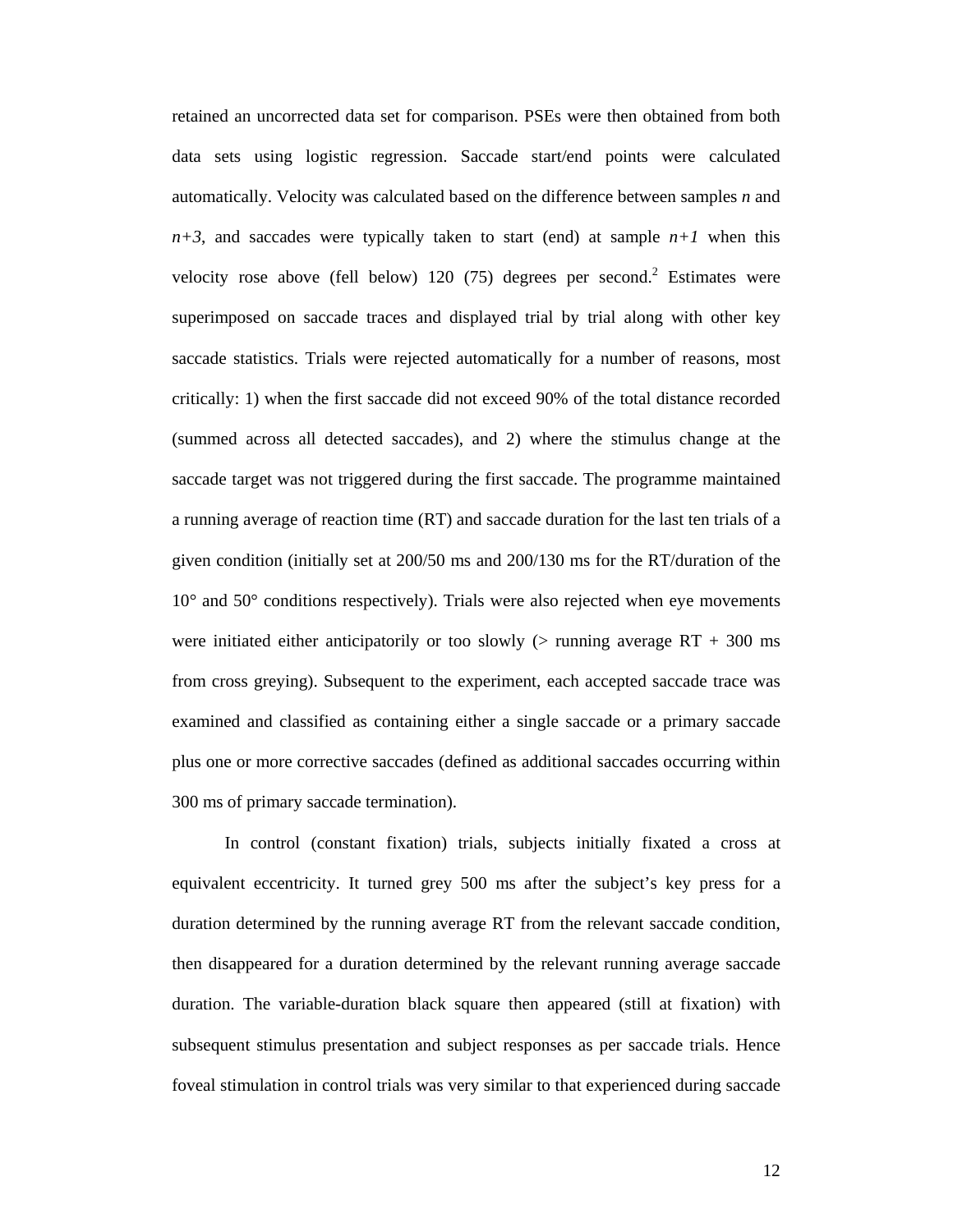trials. Control trials were rejected if a saccade was detected. Direction of saccade (saccade conditions: left to right and vice versa) or position of the fixation cross (control conditions: left or right) alternated every trial.

*Auditory-Visual TOJ experiment.* The procedure differed from that employed in the chronostasis experiment in the following respects. Only the first black square was displayed, its offset (after 500 ms) marking the end of the trial. An auditory beep sounded once on each trial. Subjects judged whether the beep occurred before or after they first saw the black square. The time of delivery for the beep was randomly selected. In control trials, it came from an adaptive distribution (see above) with a possible range from 375 ms before black square onset to 375 ms after black square onset, but initially containing values only from  $-200$  to  $+200$  ms. Delivery times and responses were entered into logistic regressions to determine points of subjective simultaneity. In saccade conditions, the randomly selected delivery time was *targeted* based on the relevant running average values for RT and saccade duration. Recorded delivery times were then adjusted such that the beep was correctly localised relative to the moment the black square was first seen with static eyes (the end of the primary saccade). An uncorrected data set was also maintained, in which the beep was localised relative to the moment the black square appeared on screen. In both control and saccade conditions, no beeps were delivered prior to the point at which the fixation cross greyed, meaning that few delivery times as extreme as -375 ms actually occurred.

*Auditory-Saccade TOJ experiment.* The procedure followed was identical to that of the auditory-visual TOJ experiment with the following exceptions. In saccade conditions, the black target cross did not change into a black square during the saccade. Instead, it remained a black cross. Subjects judged whether the beep occurred

13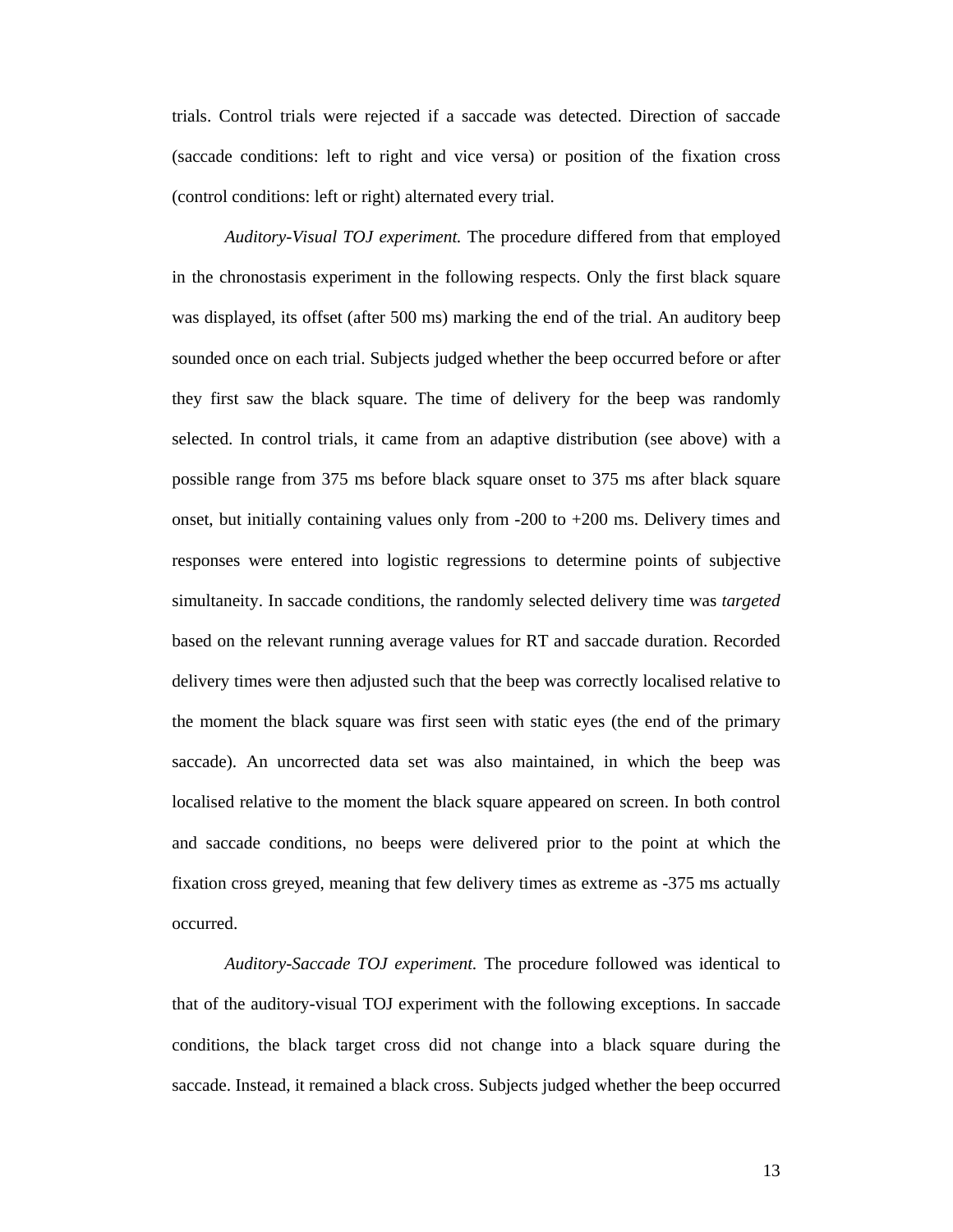before or after their eyes first arrived at the target (i.e. the end of their eye movement). In control conditions, the grey cross and subsequent brief blank were followed by the reappearance of the black cross. Subjects judged whether the beep occurred before or after this black cross reappeared.

#### *Results*

 *Data verification.* Table 1 provides a summary of the extent and duration of primary saccades and the timing features of saccade-contingent display changes made in each experiment. Data from the main analysis are shown on the left hand side of the table. As expected, the manipulation of saccade extent produced a large difference in saccade durations between short and long saccades (mean change 77 ms). However, the timing of the mid-saccadic display change (occurring in the first two experiments) remained constant for short and long eye movements when assessed relative to the end of the primary saccade. More specifically, all trigger times preceded saccade termination by approximately 30 ms.

*Temporal judgements.* Results based on the judgements made in all three experiments are displayed in Figure 3. In the chronostasis experiment (top panel) PSEs in control conditions were reduced relative to the reference stimulus duration of 500 ms. That is, subjects showed a general trend to overestimate the first stimulus duration. PSEs were further reduced in both saccade conditions relative to their respective controls. This difference is particularly clear when the standard correction for saccadic suppression is employed, but is also evident in the uncorrected data. Crucially, this saccade-related reduction was around 45 ms greater for long saccades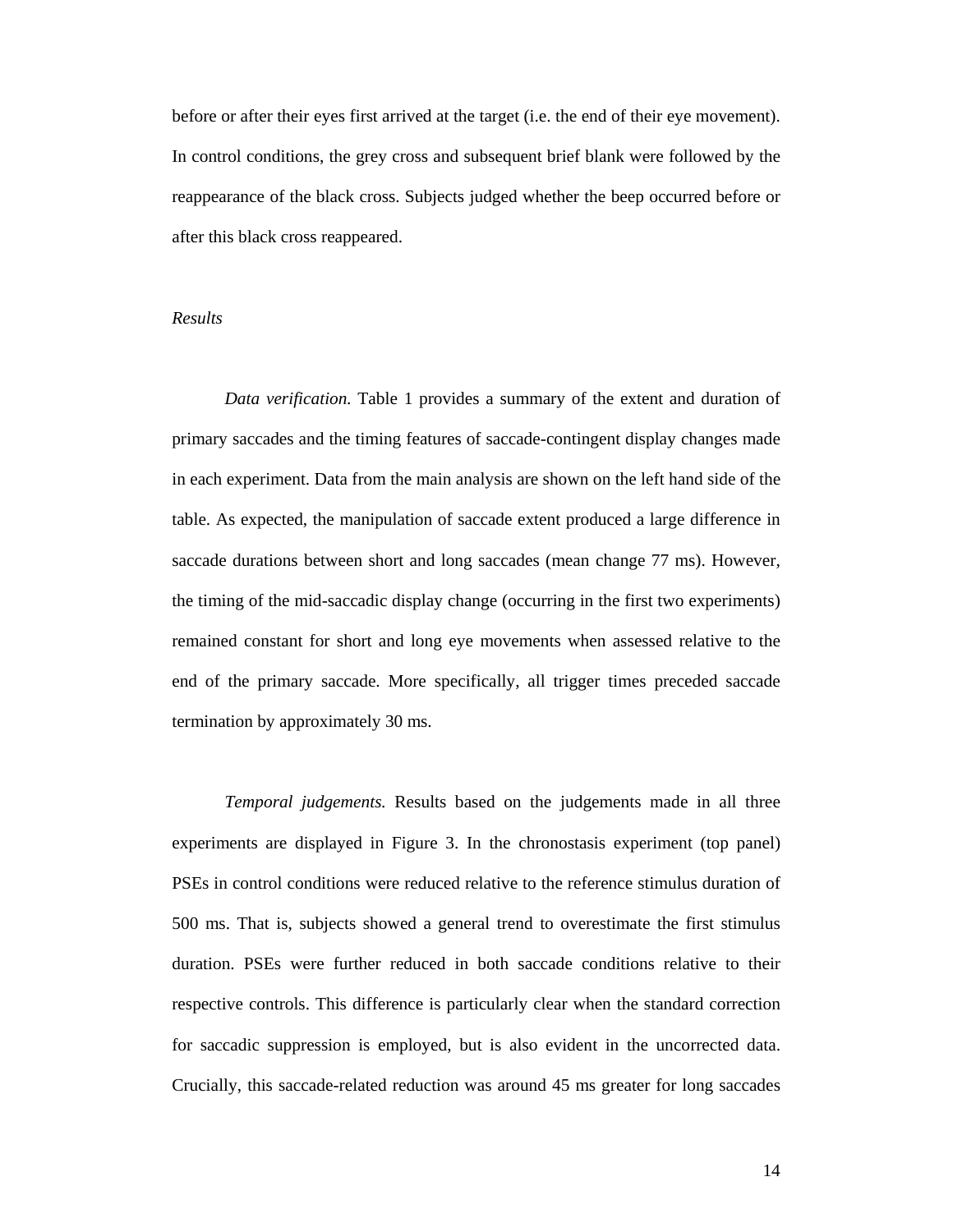than for short saccades. Two statistical analyses were conducted, one for the corrected data and one for the uncorrected data. For the corrected data, A 2 x 2 repeated measures ANOVA showed significant main effects of eye status (control versus saccade;  $f = 8.25$ ,  $df = 1$ , 17,  $p = 0.011$ ) and saccade size ( $f = 4.53$ ,  $df = 1$ , 17,  $p = 0.011$ ) 0.048) and a significant interaction (f = 8.26, df = 1, 17, p = 0.011). Pairwise followups indicated a significant difference between the long and short saccade conditions (t  $= 2.73$ , df  $= 17$ ,  $p = 0.014$ ) but no difference between control conditions. For the uncorrected data, the ANOVA did not yield a significant main effect of eye status (control versus saccade;  $f = 3.6$ ,  $df = 1$ , 17,  $p = 0.075$ ) but did yield a significant effect of saccade size (f = 4.5, df = 1, 17, p = 0.05) and a significant interaction (f = 8.8, df = 1, 17,  $p = 0.009$ ). Pairwise follow-ups indicated a significant difference between long and short saccade conditions (t = 2.7, df = 17, p = 0.014). Although not significant as a main effect, the difference between control and saccade conditions was significant between the long saccade condition and its matched control (t = 2.6, df = 17, p = 0.019).

### FIGURE 3 ABOUT HERE

 The middle panel of Figure 3 shows PSSs for the auditory-visual TOJ experiment. In the control conditions, the positive PSSs indicate that the beep had to be presented after the onset of the black square to be judged simultaneous with it. In the saccade conditions employing the standard correction, the negative PSSs indicate that the beep had to be presented well before target foveation to subjectively coincide with the perceptual onset of the post-saccadic black square. The uncorrected saccade data show that subjective simultaneity occurred when the beep was presented before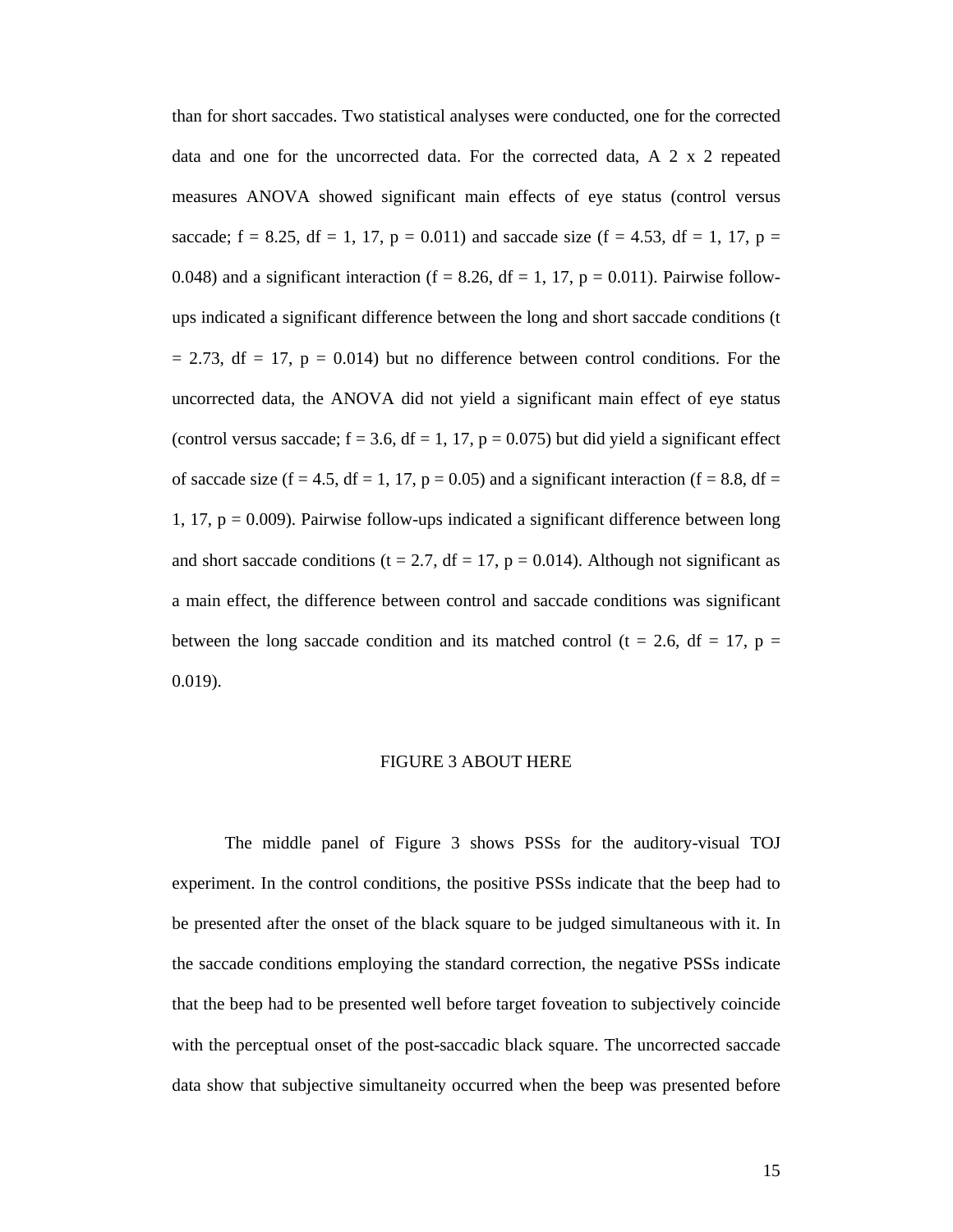the target had even appeared on screen. PSSs for short and long saccade conditions differed by over 50 ms, with control conditions differing by 22 ms. ANOVAs were conducted on both corrected and uncorrected data sets and yielded identical patterns of significance. There were significant main effects of eye status (corrected:  $f =$ 12.15, df = 1, 17, p = 0.003; uncorrected:  $f = 6.2$ , df = 1, 17, p = 0.023) and saccade size (corrected:  $f = 22.57$ ,  $df = 1$ , 17, p < 0.001; uncorrected:  $f = 19.8$ ,  $df = 1$ , 17, p < 0.001) and also significant interactions (corrected:  $f = 5.36$ ,  $df = 1$ , 17,  $p = 0.033$ ; uncorrected:  $f = 4.5$ ,  $df = 1$ , 17,  $p = 0.048$ ). Follow-ups indicated significant differences between the two saccade conditions (corrected:  $t = 4.11$ ,  $df = 17$ ,  $p =$ 0.001; uncorrected:  $t = 3.8$ ,  $df = 17$ ,  $p = 0.001$ ) but also between the two control conditions (t = 3.29, df = 17, p = 0.004).

In the auditory-saccade TOJ experiment (lower panel of Figure 3) PSSs were close to zero in control conditions, indicating near veridical temporal order judgements. The substantial negative PSSs in saccade conditions indicate that the beep had to be presented well before the eyes arrived at their target to be judged simultaneous with this event. Short and long saccade conditions yielded almost identical biases. An ANOVA revealed significant main effects of eye status ( $f =$ 12.90, df = 1, 17,  $p = 0.002$ ) and saccade size (f = 6.98, df = 1, 17,  $p = 0.017$ ) which also interacted significantly (f = 4.83, df = 1, 17, p = 0.042). Follow-ups showed a significant difference between the two control conditions ( $t = 4.78$ ,  $df = 17$ ,  $p < 0.001$ ) but not between saccade conditions.

*Corrective saccade artefact.* In all three experiments, short and long saccade conditions resulted in significantly different percentages of trials containing one or more corrective saccades (mean across subjects: chronostasis experiment, short =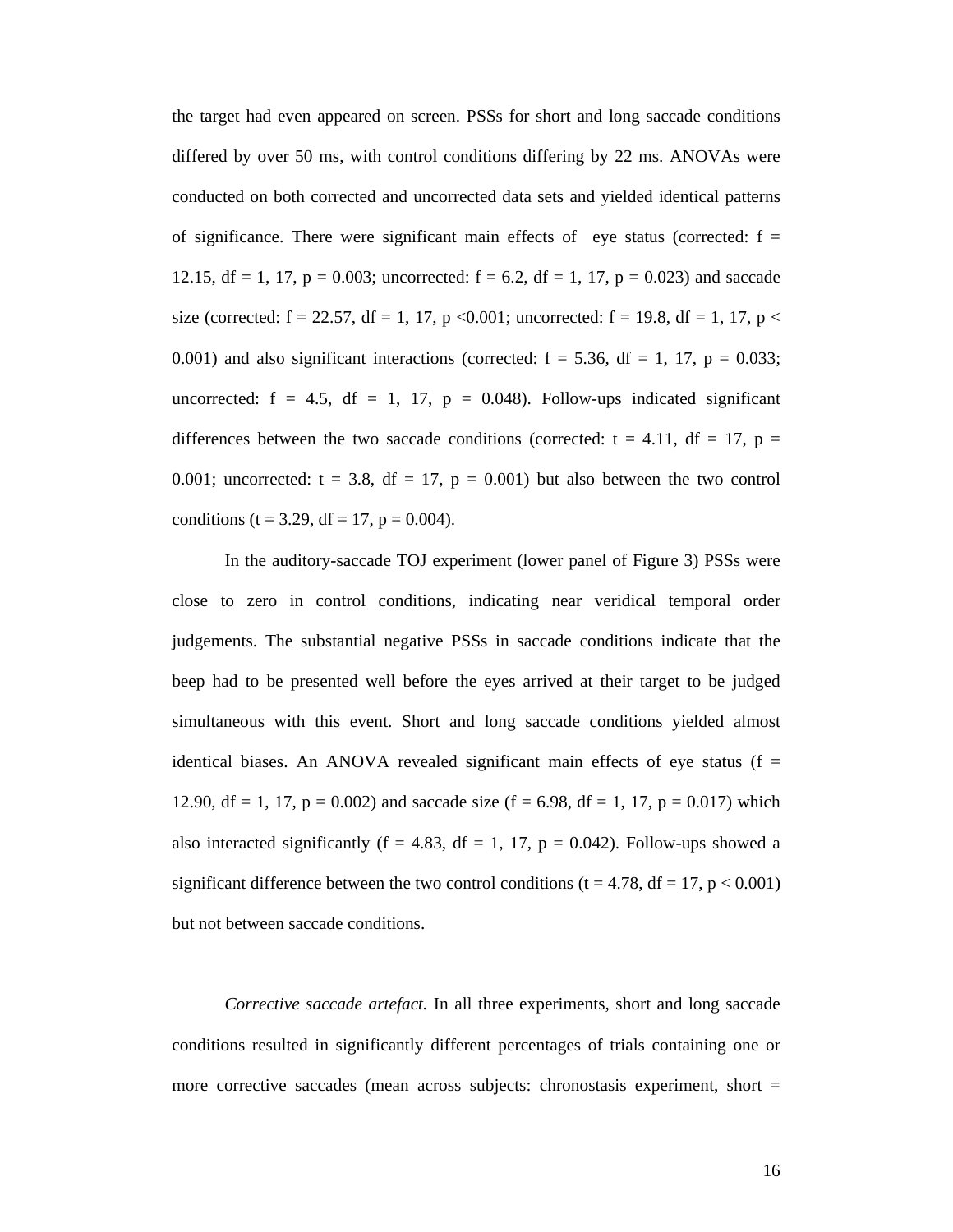22.7%,  $\log = 62.8\%$ , t = 8.64, df = 17, p < 0.001; auditory-visual experiment, short = 22.0%,  $\log = 62.3$ %, t = 10.99, df = 17, p < 0.001; auditory saccade experiment, short = 23.4%,  $long = 59.8\%$ ,  $t = 7.84$ ,  $df = 17$ ,  $p < 0.001$ ).

In order to assess the importance of this potential artefact, PSEs/PSSs were recalculated for each subject using only those trials that did not contain any corrective saccades. Mean PSEs/PSSs were compared in each experiment based only on the subset of participants for whom these single-saccade PSEs/PSSs could be reliably determined (logistic regression  $p < 0.05$ ) in both long and short saccade conditions. If differences between short and long saccade conditions still emerged, they could not have resulted from an increase in corrective saccades. These PSEs employed the standard correction for saccadic suppression and are plotted in Figure 4. The related saccade extent/timing statistics are shown in the right hand side of Table 1.

#### FIGURE 4 ABOUT HERE

For the subset of nine participants with reliable single-saccade PSEs in both conditions, the critical decrease in PSEs from short to long saccade conditions was numerically comparable to that in the full analysis (41 ms) but did not reach statistical significance due to the reduced power (t = 1.478, df = 8, p > 0.05; power = 0.36 to detect a 45 ms difference). For the auditory-visual experiment, a subset of 12 participants with reliable single-saccade PSSs showed a significant decrease from short to long saccade conditions similar to that obtained in the full analyses (60 ms decrease,  $t = 4.08$ , df = 11,  $p = 0.002$ ). Finally, in the auditory-saccade experiment, for the subset of 13 participants with reliable single-saccade PSSs, scores now decreased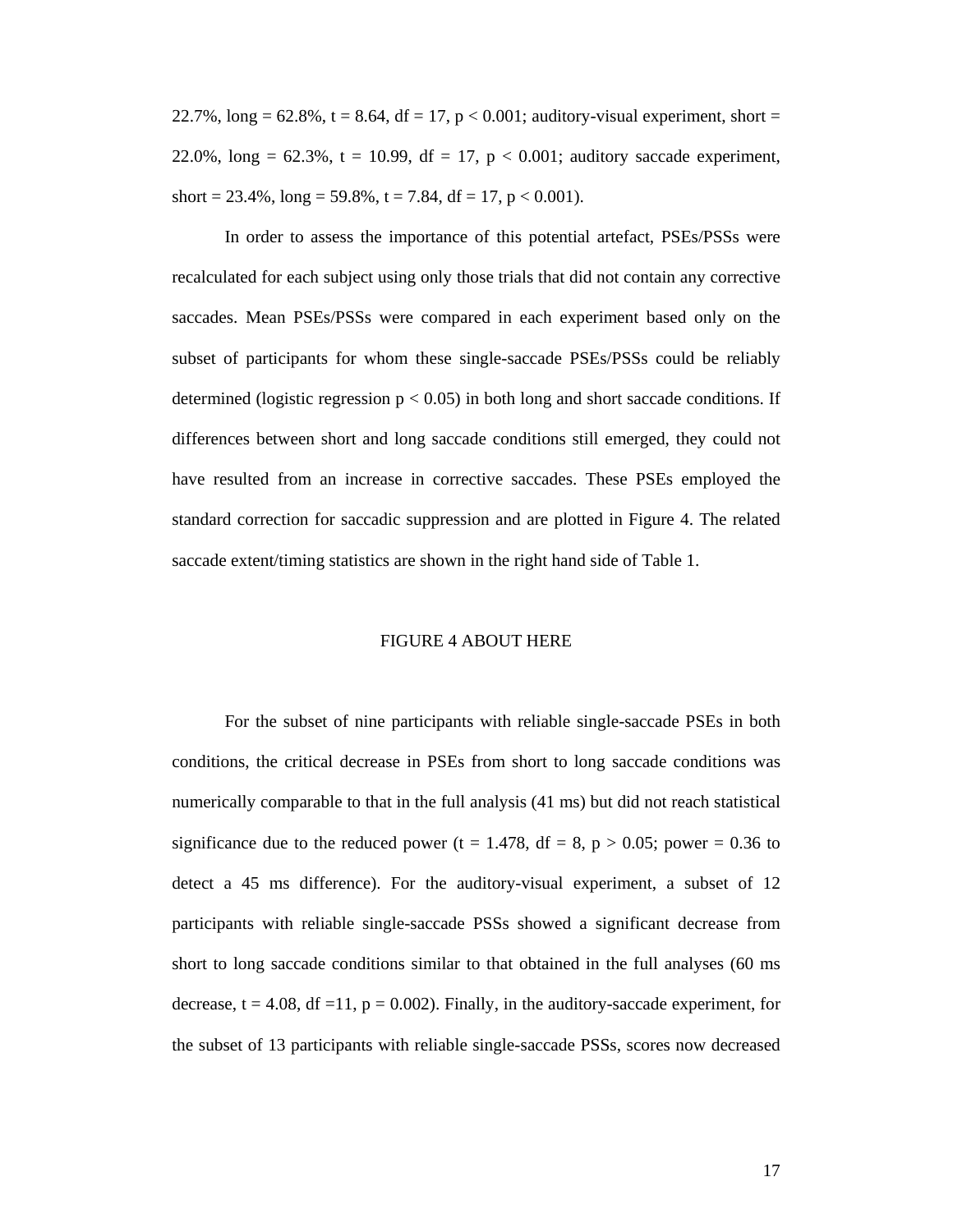significantly from the short to the long saccade conditions (25 ms decrease,  $t = 2.886$ ,  $df = 12$ ,  $p = 0.014$ ).

#### *Discussion*

The chronostasis experiment demonstrated a subjective temporal lengthening of post-saccadic stimuli compared to identical stimuli viewed at fixation. The effect was greater following large saccades than following smaller saccades, replicating our previous work (Yarrow et al., 2001). Although the difference in PSEs between the two saccade conditions was not numerically as large as the difference in saccade durations, it was reliable. Moreover, this result cannot have been an artefact of our correction technique, as target changes were triggered at a similar time relative to the end of the saccade in both saccade conditions.

While we cannot rule it out entirely, it seems unlikely than an increase in the frequency or size of corrective saccades from the short to the long saccade conditions was responsible for the reduction in PSEs. Although lacking in power, our comparison based on single saccade trials showed a trend towards lower PSEs in the long saccade condition even when no corrective saccades were made. This trend was of a magnitude very similar to the effect found in our main analysis. In our previous work (Yarrow et al., 2001) we obtained a large difference in PSEs when comparing saccades of 22 and 55 degrees extent. The difference found it that experiment was actually larger than the one obtained here, but the difference in proportions of trials containing corrective saccades from the short to the long saccade condition was much less striking (increase from 69% to 75%; Yarrow, 2003).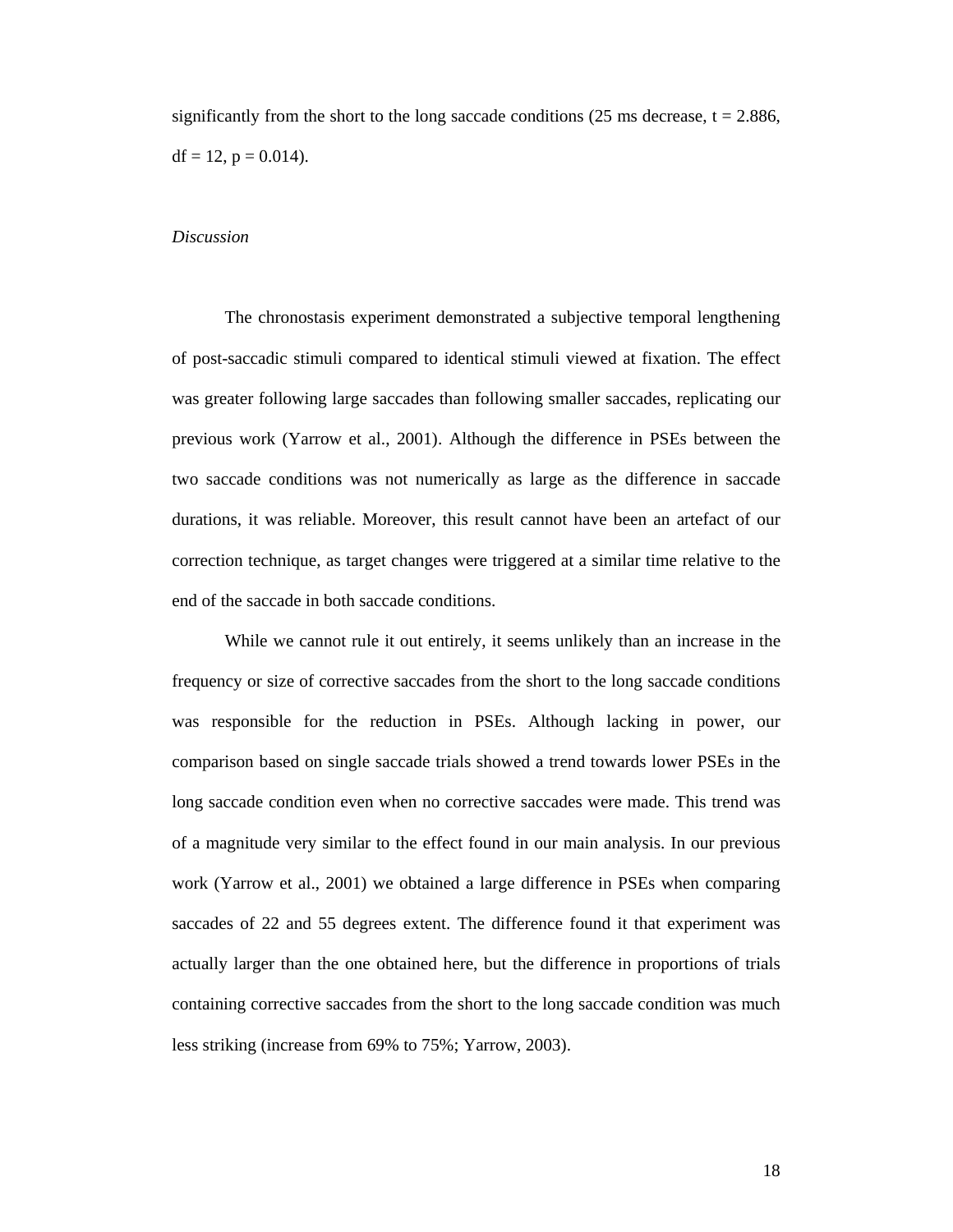A previous study (Yarrow et al., 2001) found that an increase in saccade duration produced an almost numerically matched increase in the size of the chronostasis effect. In contrast, the present study found that the effect of saccade amplitude on chronostasis was numerically smaller (45 ms) than the difference in saccade durations (79 ms). We offer the following speculation relating to the trigger times we employed. Saccadic suppression is greater at the beginning of a saccade than towards its termination (Diamond, Ross, & Morrone, 2000). Although we know of no experiments investigating saccadic suppression for saccades as large as the ones employed here, or comparing it across saccades of differing extents, it seems possible that suppression was less complete in our long saccade condition, where the change of stimulus occurred very late. Subjects may have occasionally clearly perceived the genuine onset of the post-saccadic square stimulus and failed to antedate it in the typical manner, diluting the overall effect. To summarise, we introduced a new correction procedure to eliminate potential artefacts in estimating the numerical magnitude of the chronostasis effect. However, the new procedure would tend to reduce any effect of saccade amplitude on time perception. We nevertheless found that saccade amplitude significantly affected chronostasis.

Turning briefly to the control conditions of the chronostasis experiment, we found a bias in both conditions, implying an extended perception of the first stimulus relative to the second. This is an example of the time order error (Hellstroem, 1985). Calculating chronostasis effects as the difference between control and saccade conditions takes account of this bias, which should be constant across conditions.

In the auditory-visual TOJ experiment, PSSs were substantially reduced in saccade conditions compared to control conditions. The TOJ method measures the difference between the perceived times of two events. If a difference is found,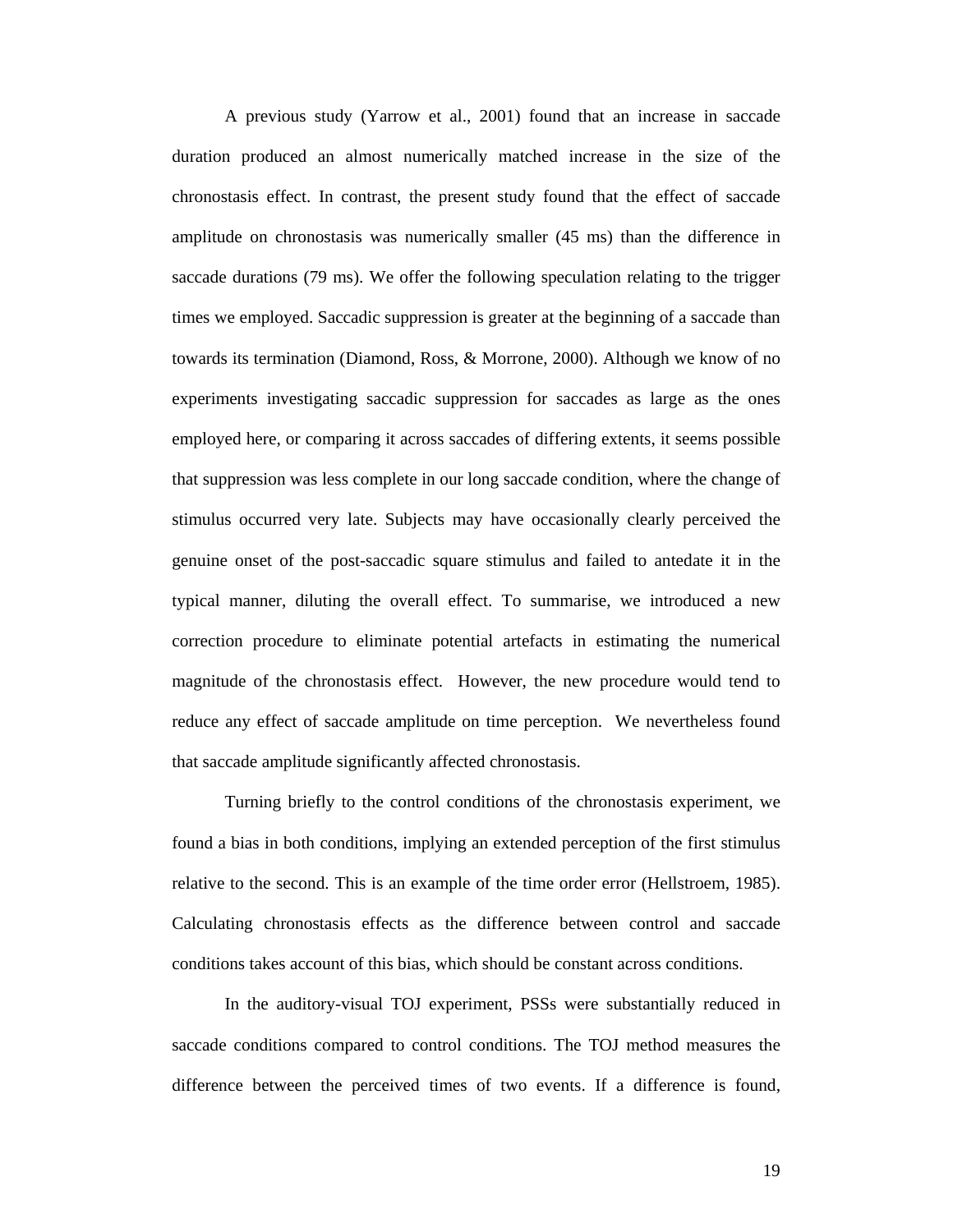however, the TOJ method cannot determine which of the two events is perceived as shifted in time, and which is stable. Thus, when a saccade was made, either the perception of the beep was delayed by around 100 ms, or the onset of the postsaccadic (square) stimulus was perceived to have occurred correspondingly early.

Two considerations might suggest the former interpretation. Firstly, stimuli presented in unattended sensory modalities (and/or at unattended spatial locations) are typically judged to arrive later than simultaneously presented stimuli in attended modalities/locations (prior entry effect; e.g. Spence et al., 2001). Secondly, there is good behavioural and neurophysiological evidence for a mandatory link between saccadic eye movements and shifts of spatial attention to the saccade target (Deubel  $\&$ Schneider, 1996; Moore & Armstrong, 2003). Hence attention might have been more focussed on the saccade target stimulus (and consequently less focussed on the beep) in saccade conditions. Note however that to our knowledge there is no evidence directly linking saccades with changes in the *cross-modal* distribution of attention; the fact that attention is shifting spatially does not actually imply that it is being withdrawn from the auditory modality, although this is a possibility.

Despite this possibility, we favour the second interpretation, that the postsaccadic stimulus was antedated, for the following reasons. Prior entry biases are typically much smaller than the effect observed here (Johnson & Haggard, 2003; Spence et al., 2001). Furthermore, a prior entry account cannot straightforwardly explain why the perceived time of the beep should vary with saccade size. Our analysis of single saccade trials gave no reason to believe that the presence of corrective saccades was responsible for this result, which was significant even when all corrective saccade trials were removed. In particular, the possibility that large saccades require a greater allocation of attention than small saccades is undermined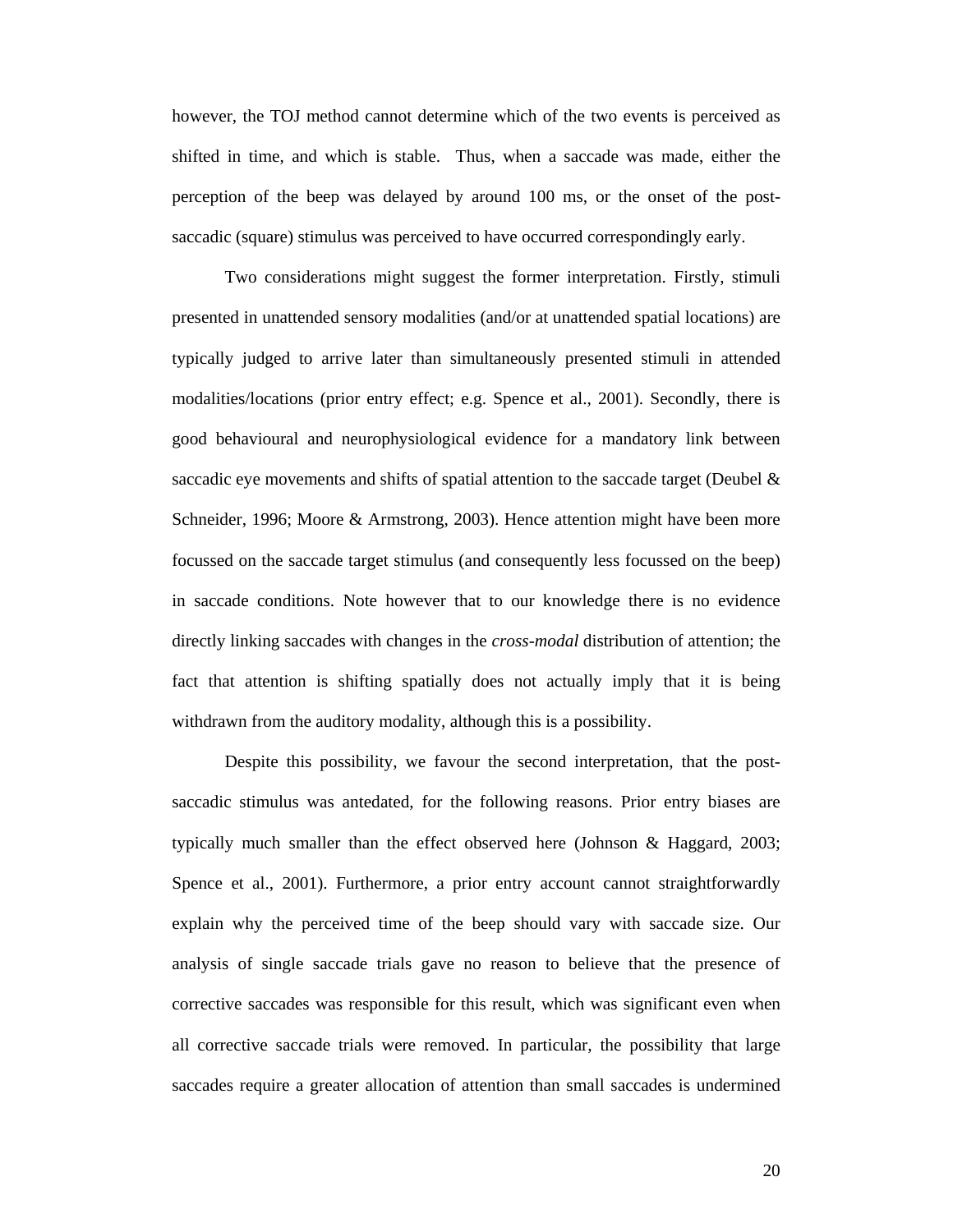by the failure to obtain a saccade size effect of the same magnitude in the auditorysaccade experiment discussed next. Hence we favour a saccade target antedating account of both experiments, although we recognise that an additional independent prior entry effect might perhaps sum with the chronostasis effect in TOJ tasks.

 The auditory-saccade TOJ experiment showed a slightly different pattern of results from the other two experiments. Large negative PSSs in both saccade conditions imply that either the beep was perceptually delayed relative to the sensation of saccade termination, or the sensation of saccade termination was perceptually advanced relative to the beep. The relevance of the control conditions is less clear here than in the other two experiments, because the control comparison was between an auditory stimulus and a visual stimulus whereas the experimental comparison was between an auditory stimulus and a movement. Judgements about the moment of saccade termination may have depended partially upon visual cues (fixation of the saccade target) but might also depend on efferent or afferent information related to production of the saccade.

 Results from our reanalysis based on the presence or absence of corrective saccades further complicate interpretation of this experiment. For trials containing only single saccades a significant but numerically small difference between short and long saccades now emerged, in contrast to analysis of the data set as a whole. This finding suggest that subjects' judgements about the moment their eyes stopped moving might sometimes have been biased forwards by the presence of subsequent corrective saccades (i.e. making a corrective saccade makes you feel that your eyes have finished moving later). Given the preponderance of such saccades in the large saccade condition, this would explain why a saccade size effect only materialised when corrective saccade trials were excluded.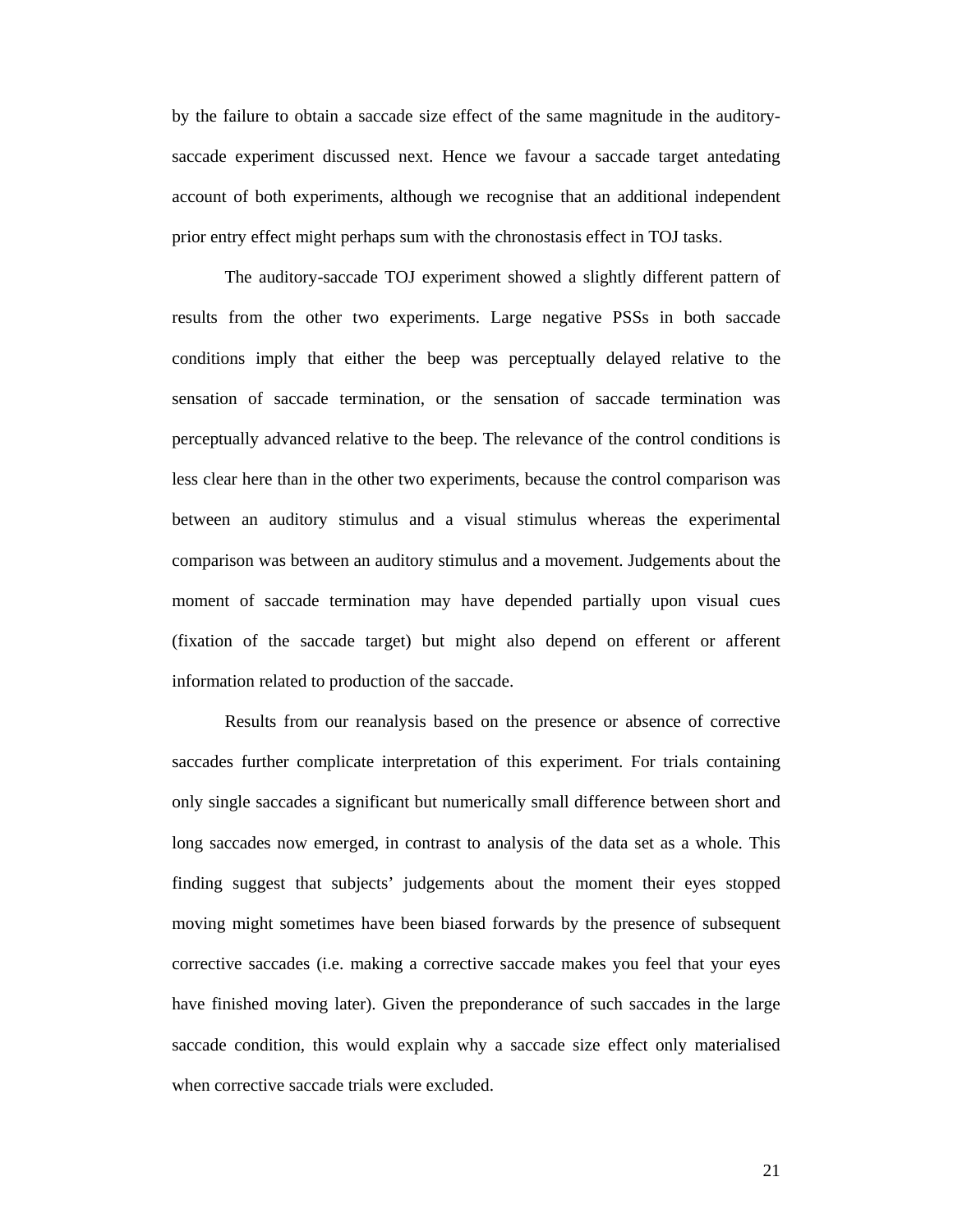We offer the following interpretation of the auditory-saccade TOJ results as a whole. In saccade conditions, subjects displayed an advanced awareness of their eye position, consistent with previous reports for arm movements and pursuit (Dassonville, 1995; Van Beers, Wolpert, & Haggard, 2001). This bias may have been supplemented by the prior entry effect discussed in relation to the auditory-visual TOJ experiment. Both biases predict similar effects in short and long saccade conditions. Because judgements in the saccade condition of this experiment could also be based in part on visual factors (subjects might infer the timing of the end of their eye movement based on their foveation of the saccade target) some influence of antedating is possible. Such an influence might have yielded the small but reliable saccade size difference in our single saccade analysis, although it is also possible that the advanced awareness of eye position was greater for large saccades.

The auditory-saccade TOJ experiment shared some features with previous work investigating the timing of visual events relative to saccades, so a brief comparison seems appropriate. Deubel et al. (1999) have conducted the most directly comparable study. They had subjects judge the position of their gaze (whether they were looking at the pre-saccadic or post-saccadic target) at the time a ring stimulus was flashed. Subjects showed a bias in the same direction as that reported here using an auditory stimulus: the ring had to be flashed well before the saccade in order to seem coincident with pre-saccadic fixation. This bias was most striking when the ring appeared at the post-saccadic fixation position, was reduced when it appeared at an opposite position, and was absent when it appeared at the central pre-saccadic position. Like the auditory-saccade TOJ experiment reported here, interpretational difficulties emerge because the subjects may have been relying on either efferent/afferent information relating to their eye movement, or visual information, or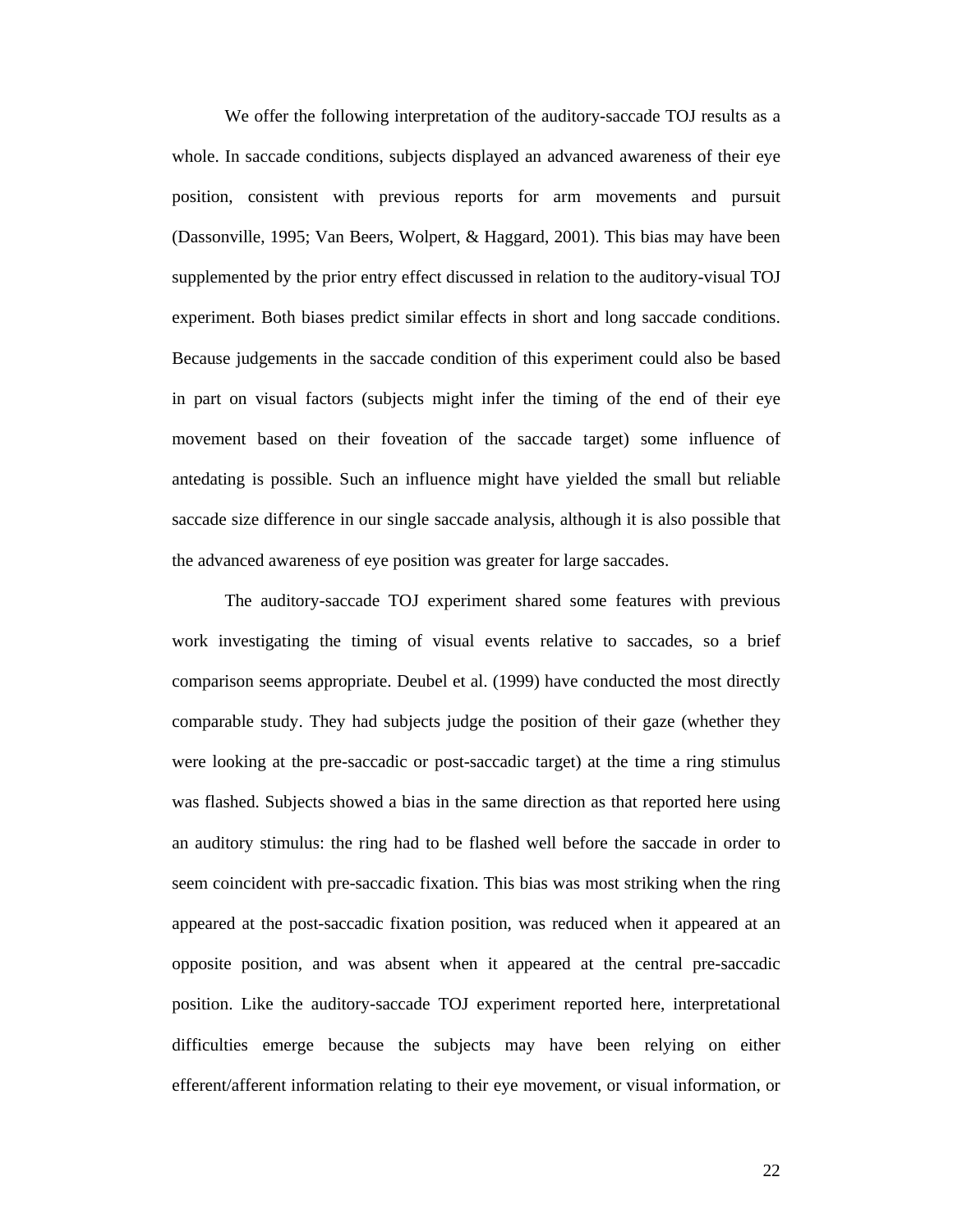both, in order to determine their position of gaze. The authors suggested that subjects mistakenly believed they had moved their eyes when they had in fact simply shifted their visual attention prior to an eye movement. Presumably, this mistake was particularly compelling when attention had already shifted to the position of the flashed ring stimulus, accounting for the differences observed when the flashed stimulus appeared at different locations. If we apply such an account to the auditorysaccade TOJ experiment reported here, we would predict an effect that grows in line with saccade duration (because the judgement we used related to the moment at which the saccade ended, and the shift of visual attention would be expected to precede the beginning of the eye movement by a constant amount). This account received only limited support from our data.

 One further unpredicted and interesting result emerged from the two TOJ experiments. In both experiments, control conditions employed an auditory-visual TOJ task. Within each experiment, control PSSs were significantly reduced in the long saccade condition compared to the short saccade condition. No actual saccade was being made in these conditions; the main difference was in the orbital eccentricity of the fixated sequence of visual stimuli. Hence this result could imply that stimuli that are peripherally located in egocentric space have faster perceptual latencies than stimuli at the body midline, even when both are foveated. The finding recalls results obtained in tactile TOJ experiments with crossed or uncrossed hands, which also suggest that the egocentric spatial localisation of a stimulus influences (and therefore precedes) the determination of stimulus timing (Yamamoto & Kitazawa, 2001). Spatial localisation also appears to precede temporal localisation when perception is biased at the time of saccades (Park et al., 2003). However, the current result needs further investigation because visual stimulation was not identical just before the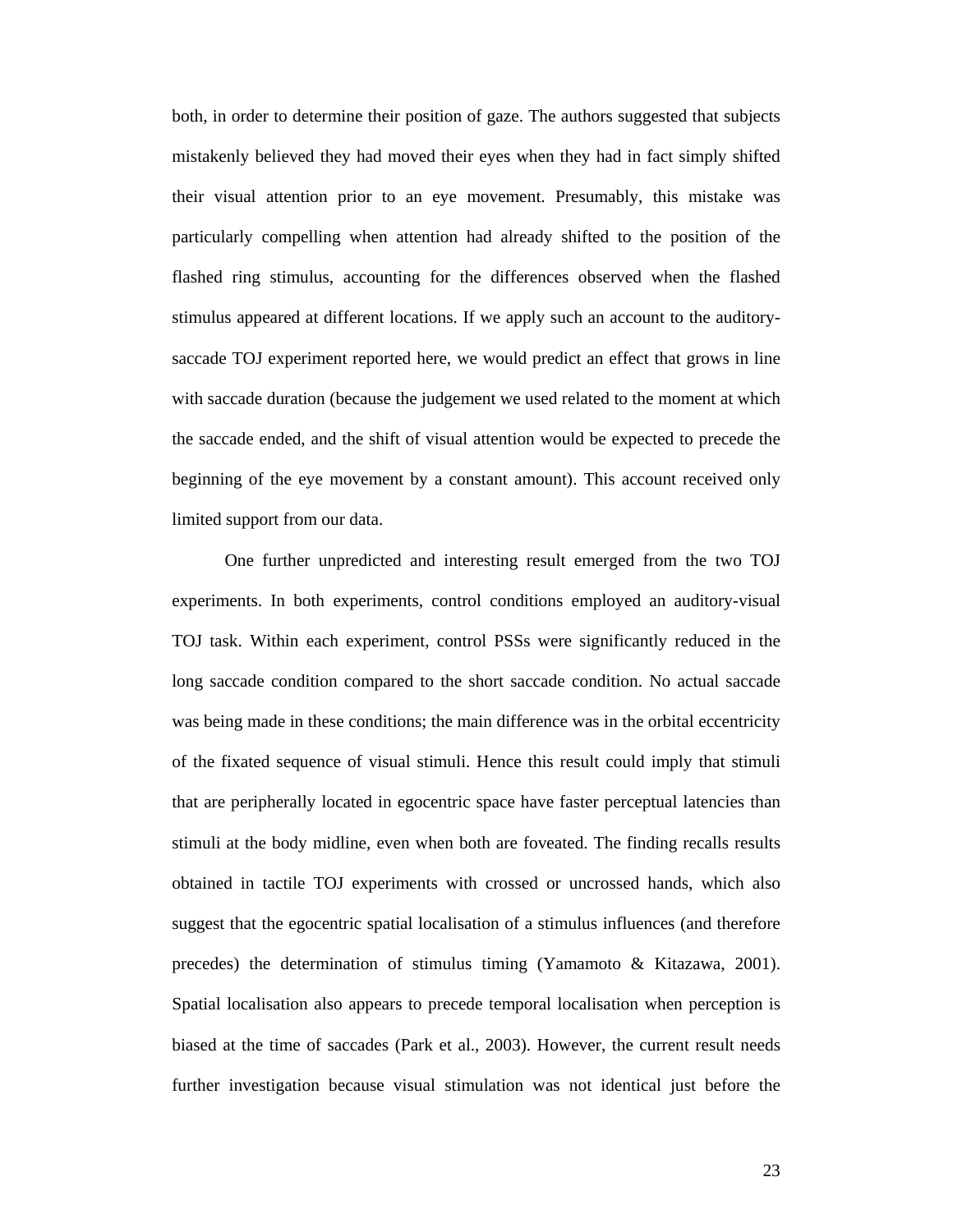appearance of the critical visual stimulus. The blank period before stimulus onset had a duration based on the running average saccade duration from the equivalent saccade condition, and was hence longer in the long saccade control condition than in the short saccade control condition. The implication here is that a fixation blank period of approximately 130 ms decreases the perceptual latency of a subsequent visual stimulus compared to a fixation blank period of approximately 50 ms. If this interpretation is correct, it is interesting to note that no compatible effect was found in the control condition of the chronostasis experiment. This would suggest that interval judgements and temporal order judgements may dissociate with respect to how prior visual stimulation affects the onset of a target (see Jaskowski, 1999, for a related discussion focussing on dissociations between TOJ and reaction time data).

 To summarise our main findings, our first two experiments provided converging evidence for the antedating of stimuli perceived following a saccadic eye movement. Different tasks assessing both interval and event-based timing yielded consistent results. That is, measures of saccadic chronostasis based on judgements of *intervals* result from changes in the perceived time of the *events* that bound those intervals. Given this convergence of two psychophysical methods, and the common effect of saccade duration on perceptual timing, we suggest that the target of a saccade is antedated towards the time of saccade initiation. It may complement other processes that give rise to perceptual continuity across saccades, such as saccadic suppression and visual masking (Campbell & Wurtz, 1978; Ross et al., 2001). Antedating is not, however, the only temporal bias that needs to be considered in the context of saccades. In addition to possible prior entry effects, we discerned a strong bias during movement comparisons to judge the end of a saccade as having occurred earlier than was actually the case. This bias may relate to the classic anticipatory awareness of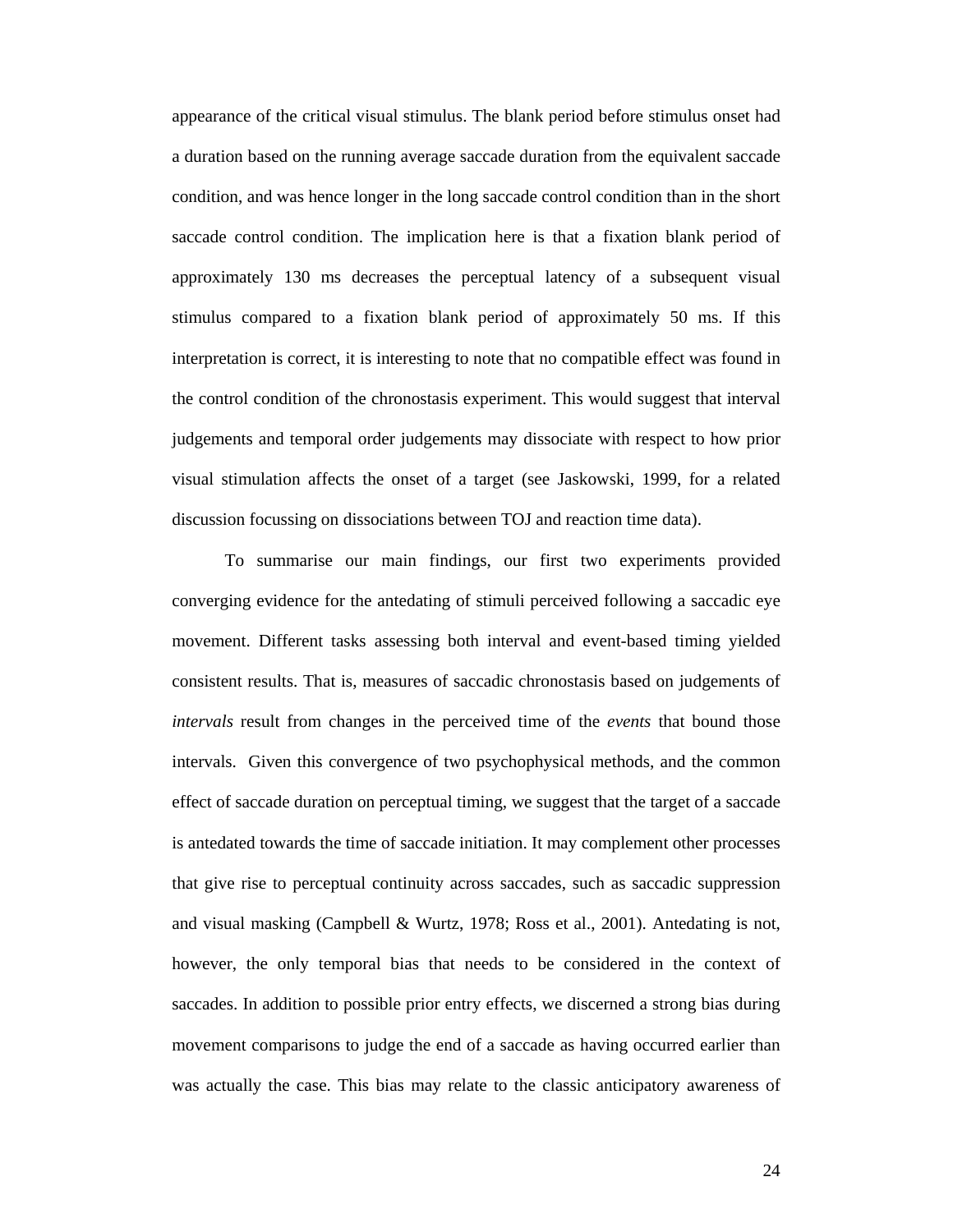actions (Dassonville, 1995; Haggard, Newman, & Magno, 1999; McCloskey et al., 1983). The motoric bias in our final experiment had a similar direction and magnitude to the perceptual (antedating) bias in our first experiment, but was less dependent upon saccade extent. Dissociations between action awareness and the visual experiences that accompany movements have been reported before (Johnson & Haggard, 2005). Further investigations will need to take account of these various biases, and perhaps others, in order to provide a full explanation of temporal perceptions across eye movements.

#### *Acknowledgements*

This work was supported by a Wellcome Trust project grant to JCR and PH. Additional funding came from a Royal Society equipment grant to PH.

#### *Footnotes*

1) We originally addressed this concern in a control experiment in which the trigger time for the display change was varied by 85 ms within a large saccade. If subjects perceived the mid saccadic stimulus change and this percept informed their duration judgements, their duration judgements should have been affected by an equivalent amount. This manipulation yielded only a small and non significant (11 ms) effect on duration judgements, but the negative nature of the result makes experimental power (0.71 in this case) an issue.

2) On some trials these thresholds were automatically raised in response to high signal noise in the eyetracker.

25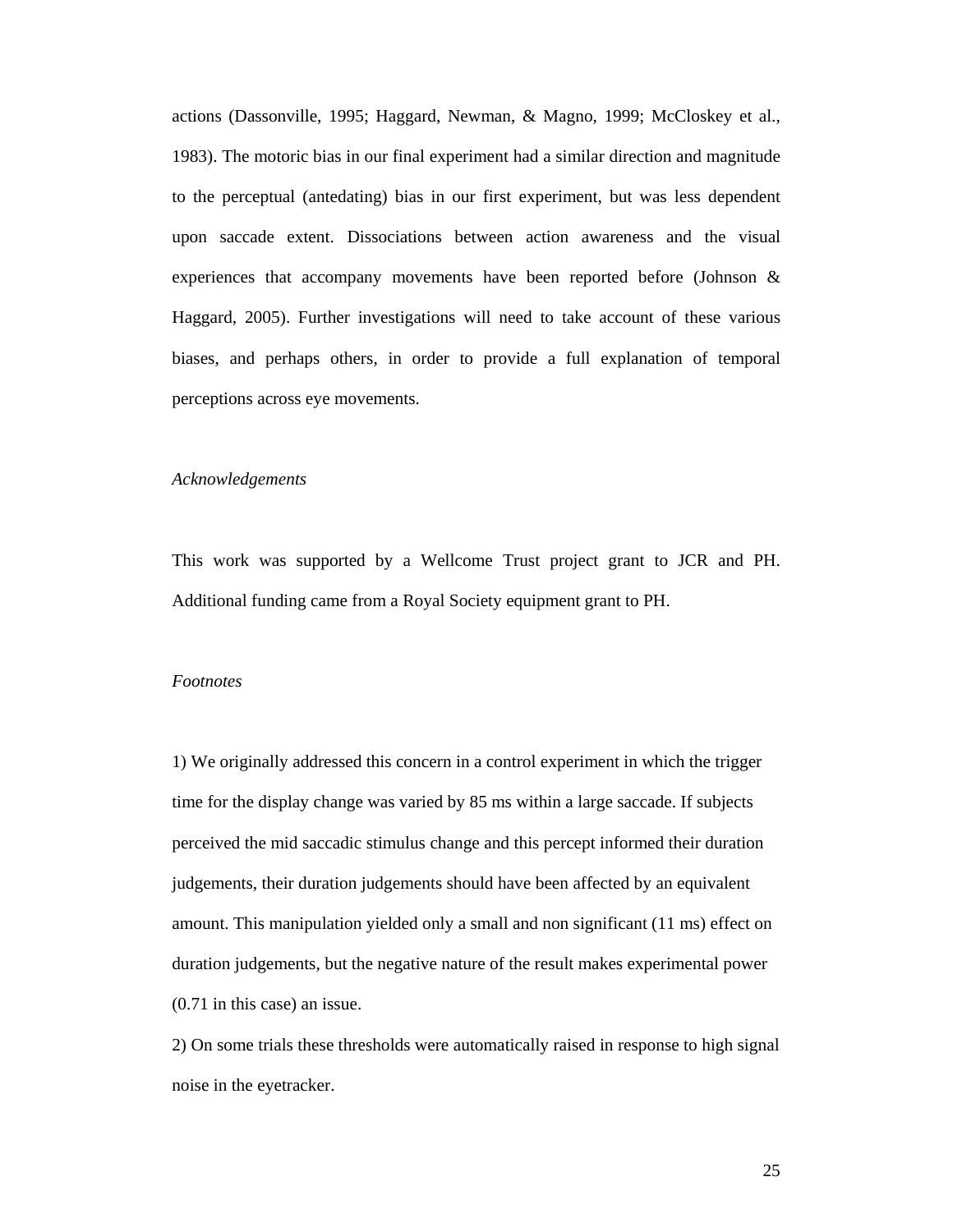Allan, L. G. (1979). The perception of time. *Perception and Psychophysics, 26,* 340-354.

Allan, L. G. (1998). The influence of the scalar timing model on human timing research. *Behavioural Processes, 44,* 101-117.

Bridgeman, B., Van der Hejiden, A.-H. C., & Velichkovsky, B. M. (1994). A theory of visual stability across saccadic eye movements. *Behavioral and Brain Sciences, 17,* 247-292.

Campbell, F. W. & Wurtz, R. H. (1978). Saccadic omission: why we do not see a grey-out during a saccadic eye movement. *Vision Research, 18,* 1297-1303.

Dassonville, P. (1995). Haptic localization and the internal representation of the hand in space. *Experimental Brain Research, 106,* 434-448.

Deubel, H. & Schneider, W. X. (1996). Saccade target selection and object recognition: evidence for a common attentional mechanism. *Vision Research, 36,* 1827-1837.

Deubel, H., Irwin, D. E., & Schneider, W. X. (1999). The subjective direction of gaze shifts long before the saccade. In W.Becker, H. Deubel, & T. Mergner (Eds.), *Current Oculomotor Research: Physiological and Psychological Aspects* (pp. 65-70). New York: Plenum.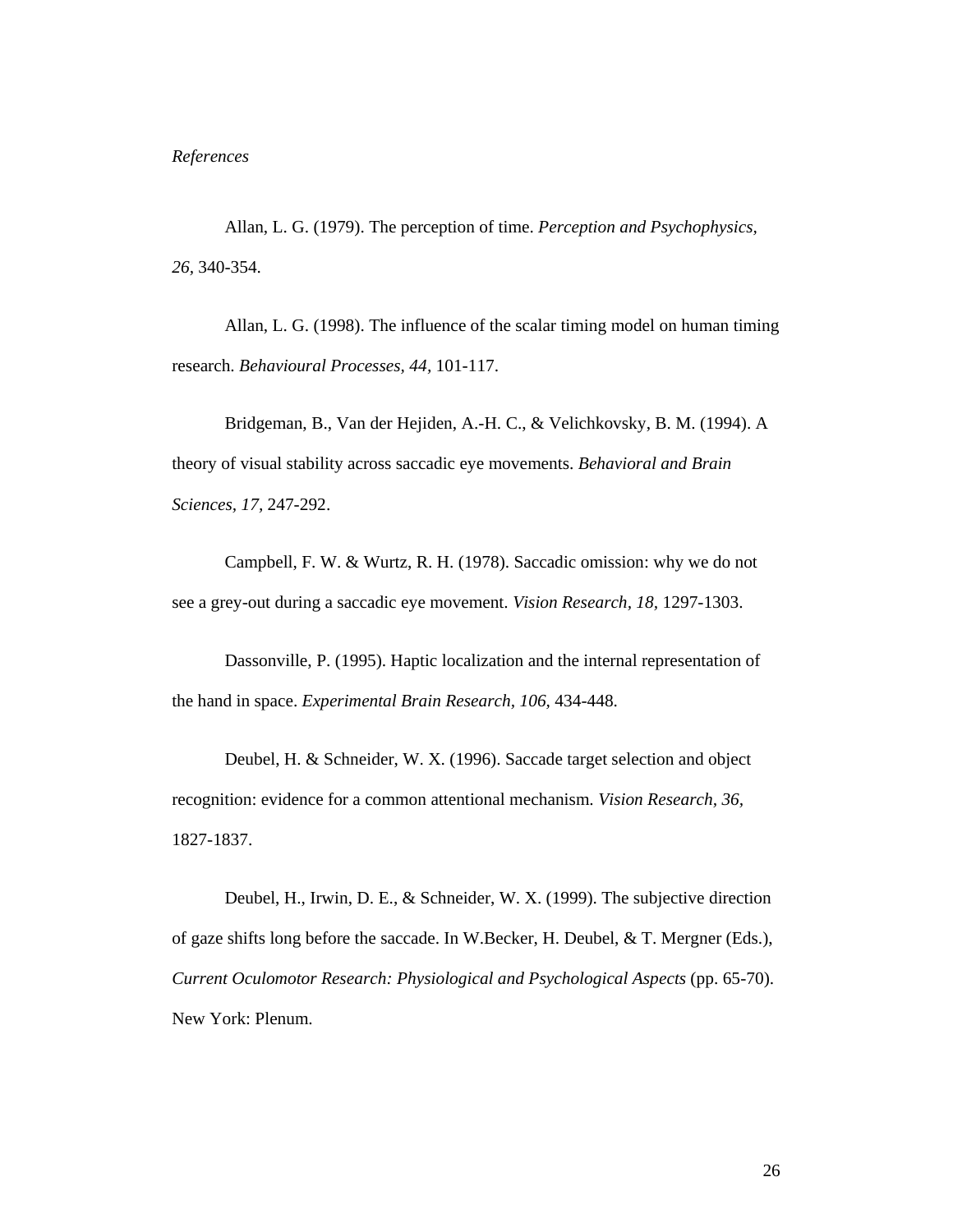Diamond, M. R., Ross, J., & Morrone, M. C. (2000). Extraretinal control of saccadic suppression. *Journal of Neuroscience, 20,* 3449-3455.

Diamond, M. R. (2003). *The effect of saccades on visual sensitivity and time perception.* Unpublished doctoral thesis, The University of Western Australia, Nedlands, Western Australia.

Duhamel, J. R., Colby, C. L., & Goldberg, M. E. (1992). The updating of the representation of visual space in parietal cortex by intended eye movements. *Science, 255,* 90-92.

Eggert, T., Ditterich, J., & Straube, A. (1999). Intrasaccadic target steps during the deceleration of primary saccades affect the latency of corrective saccades. *Experimental Brain Research, 129,* 161-166.

Fujisaki, W., Shimojo, S., Kashino, M., & Nishida, S. (2004). Recalibration of audiovisual simultaneity. *Nature Neuroscience, 7,* 773-778.

Goldberg, M. E., Bisley, J., Powell, K. D., Gottlieb, J., & Kusunoki, M. (2002). The role of the lateral intraparietal area of the monkey in the generation of saccades and visuospatial attention. *Annals of the New York Academy of Sciences, 956,* 205-215.

Haggard, P., Newman, C., & Magno, E. (1999). On the perceived time of voluntary actions. *British Journal of Psychology, 90,* 291-303.

Hellstroem, A. (1985). The time-order error and its relatives: Mirrors of cognitive processes in comparing. *Psychological Bulletin, 97,* 35-61.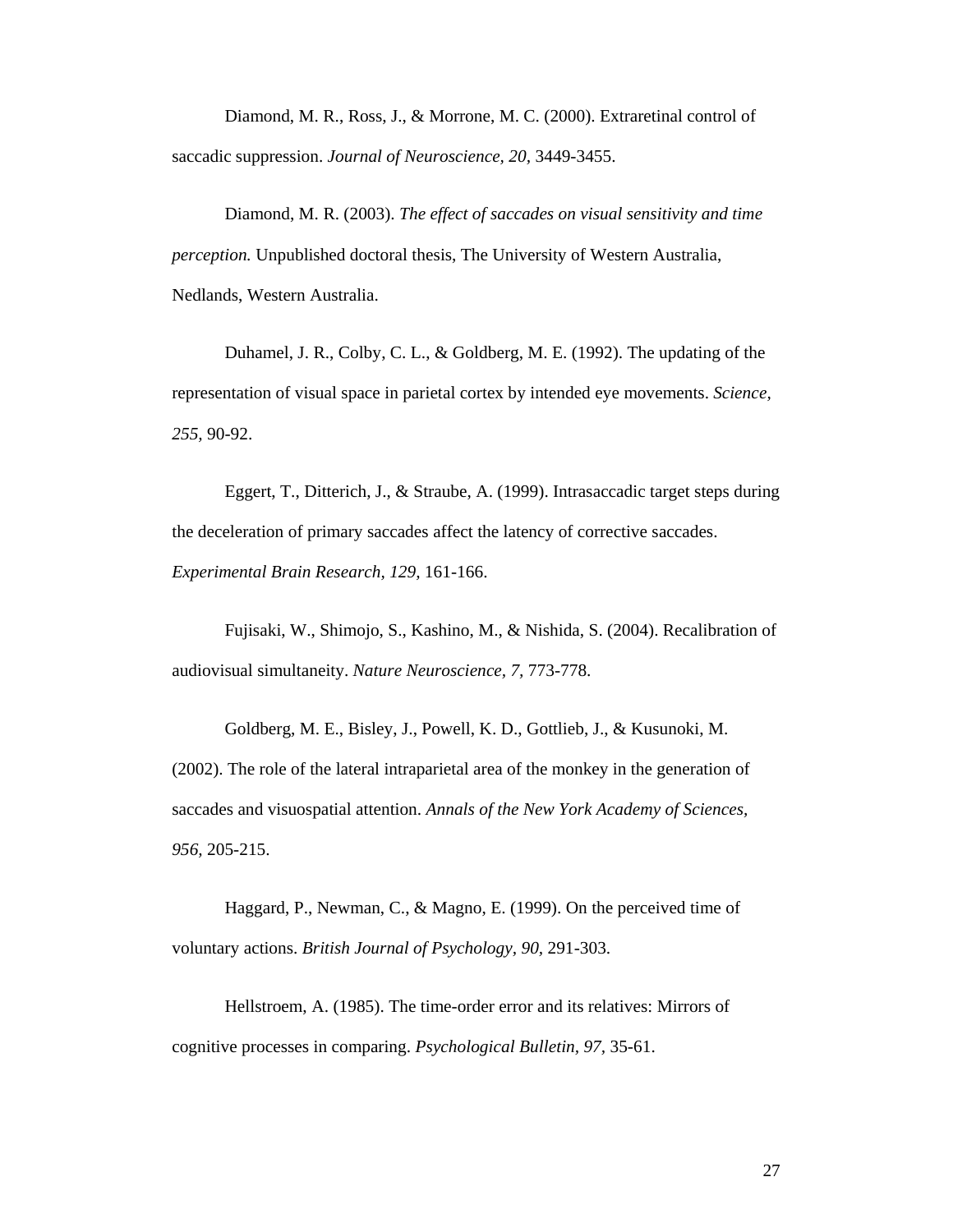Hirsh, I. J. & Sherrick, C. E. J. (1961). Perceived order in different sense modalities. *Journal of Experimental Psychology, 62,* 423-432.

Hodinott-Hill, I., Thilo, K. V., Cowey, A., & Walsh, V. (2002). Auditory chronostasis: Hanging on the telephone. *Current Biology, 12,* 1779-1781.

Hunt, A. R., Chapman, C. S., & Kingstone, A. Chronostasis: Taking a long look at action and time perception. *Submitted for publication.*

Jaskowski, P. (1999). Reaction time and temporal-order judgment as measures of perceptual latency: The problem of dissociations. In G.Aschersleben, T. Bachmann, & J. Muesseler (Eds.), *Cognitive contributions to the perception of spatial and temporal events* (pp. 265-282). Amsterdam: Elsevier.

Johnson, H. & Haggard, P. (2003). The effect of attentional cueing on conscious awareness of stimulus and response. *Experimental Brain Research, 150,* 490-496.

Johnson, H. & Haggard, P. (2005). Motor awareness without perceptual awareness. *Neuropsychologia, 43,* 227-37.

McCloskey, D. I., Colebatch, J. G., Potter, E. K., & Burke, D. (1983). Judgements about onset of rapid voluntary movements in man. *Journal of Neurophysiology, 49,* 851-863.

Moore, T. & Armstrong, K. M. (2003). Selective gating of visual signals by microstimulation of frontal cortex. *Nature, 421,* 370-373.

Morrone, M. C., Ross, J., & Burr, D. (2005). Saccadic eye movements cause compression of time as well as space. *Nature Neuroscience, 8,* 950-954.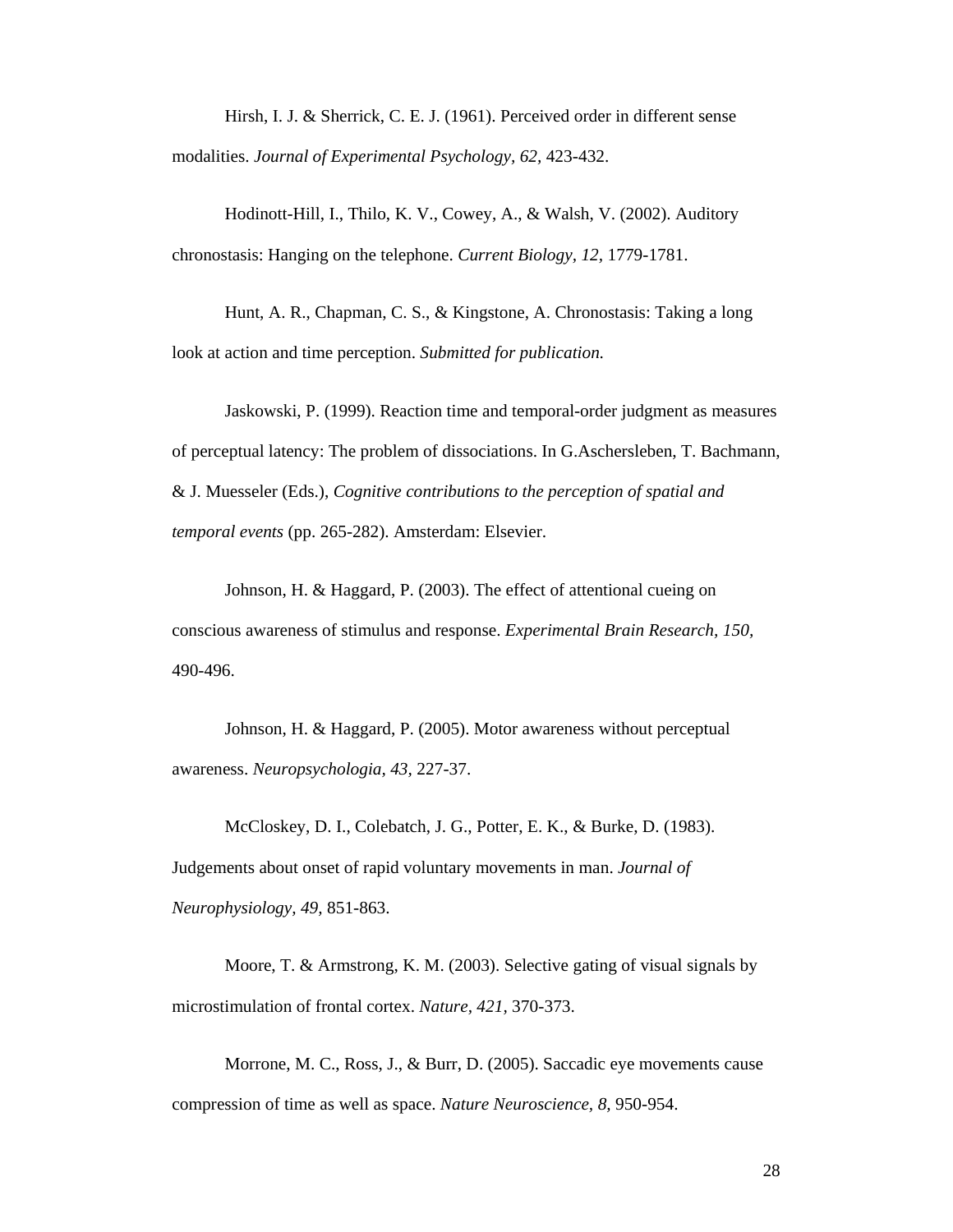Park, J., Schlag-Rey, M., & Schlag, J. (2003). Spatial localization precedes temporal determination in visual perception. *Vision Research, 43,* 1667-1674.

Rosenberger, W. F. & Grill, S. E. (1997). A sequential design for psychophysical experiments: an application to estimating timing of sensory events. *Statistics In Medicine, 16,* 2245-2260.

Ross, J., Morrone, M. C., Goldberg, M. E., & Burr, D. C. (2001). Changes in visual perception at the time of saccades. *Trends in Neurosciences, 24,* 113-121.

Schlag, J. & Schlag-Rey, M. (2002). Through the eye, slowly: delays and localization errors in the visual system. *Nature Reviews Neuroscience, 3,* 191-215.

Shore, D. I., Spence, C., & Klein, R. M. (2001). Visual prior entry.

*Psychological Science, 12,* 205-212.

Sommer, M. A. & Wurtz, R. H. (2002). A pathway in primate brain for internal monitoring of movements. *Science, 296,* 1480-1482.

Spence, C., Shore, D. I., & Klein, R. M. (2001). Multisensory prior entry. *Journal of Experimental Psychology: General, 130,* 799-832.

Stone, J. V., Hunkin, N. M., Porrill, J., Wood, R., Keeler, V., Beanland, M. et al. (2002). When is Now? Perception of simultaneity. *Proceedings of the Royal Society of London Series B: Biological Sciences, 268,* 31-38.

Umeno, M. M. & Goldberg, M. E. (1997). Spatial processing in the monkey frontal eye field. I. Predictive visual responses. *Journal of Neurophysiology, 78,* 1373- 1383.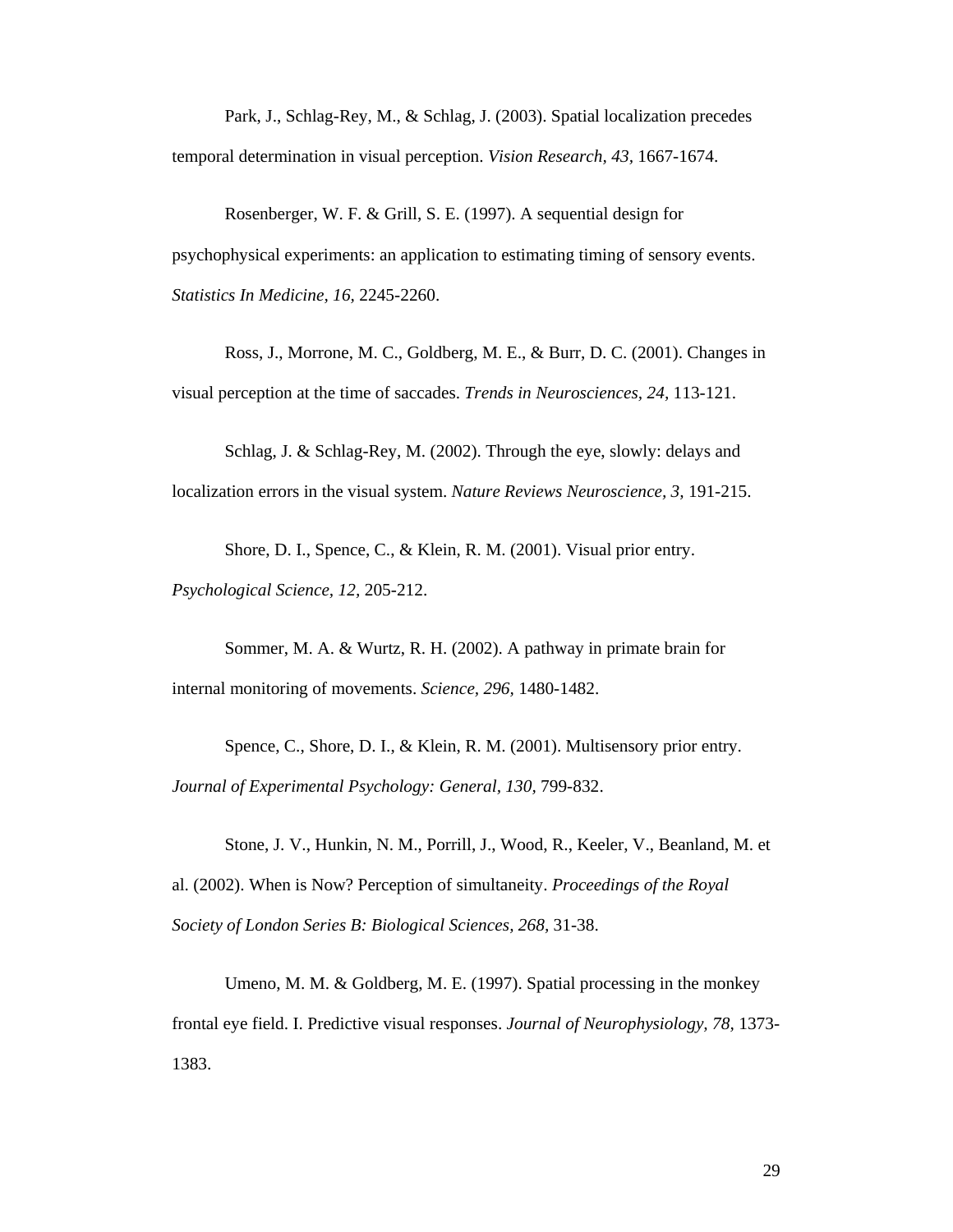Van Beers, R. J., Wolpert, D. M., & Haggard, P. (2001). Sensorimotor integration compensates for visual localization errors during smooth pursuit eye movements. *Journal of Neurophysiology, 85,* 1914-1922.

Volkmann, F. C. & Moore, R. K. (1978). Saccadic Eye Movements and the Perception of a Clear and Continuous Visual World. In J.C.Armington, J. Krauskopf, & B. R. Wooten (Eds.), *Visual Psychophysics and Physiology* (pp. 353-362). New York: Academic Press.

Walker, M. F., Fitzgibbon, E. J., & Goldberg, M. E. (1995). Neurons in the monkey superior colliculus predict the visual result of impending saccadic eye movements. *Journal of Neurophysiology, 73,* 1988-2003.

Yamamoto, S. & Kitazawa, S. (2001). Reversal of subjective temporal order due to arm crossing. *Nature Neuroscience, 4,* 759-765.

Yarrow, K., Haggard, P., & Rothwell, J. C. (2004a). Action, arousal, and subjective time. *Consciousness and Cognition, 13,* 373-390.

Yarrow, K. (2003). *Temporal illusions subsequent to movement.* Unpublished doctoral thesis, University College London, London, U.K.

Yarrow, K., Haggard, P., Heal, R., Brown, P., & Rothwell, J. C. E. (2001). Illusory perceptions of space and time preserve cross-saccadic perceptual continuity. *Nature, 414,* 302-305.

Yarrow, K., Johnson, H., Haggard, P., & Rothwell, J. C. E. (2004b). Consistent chronostasis effects across saccade categories imply a subcortical efferent trigger. *Journal of Cognitive Neuroscience, 16,* 839-847.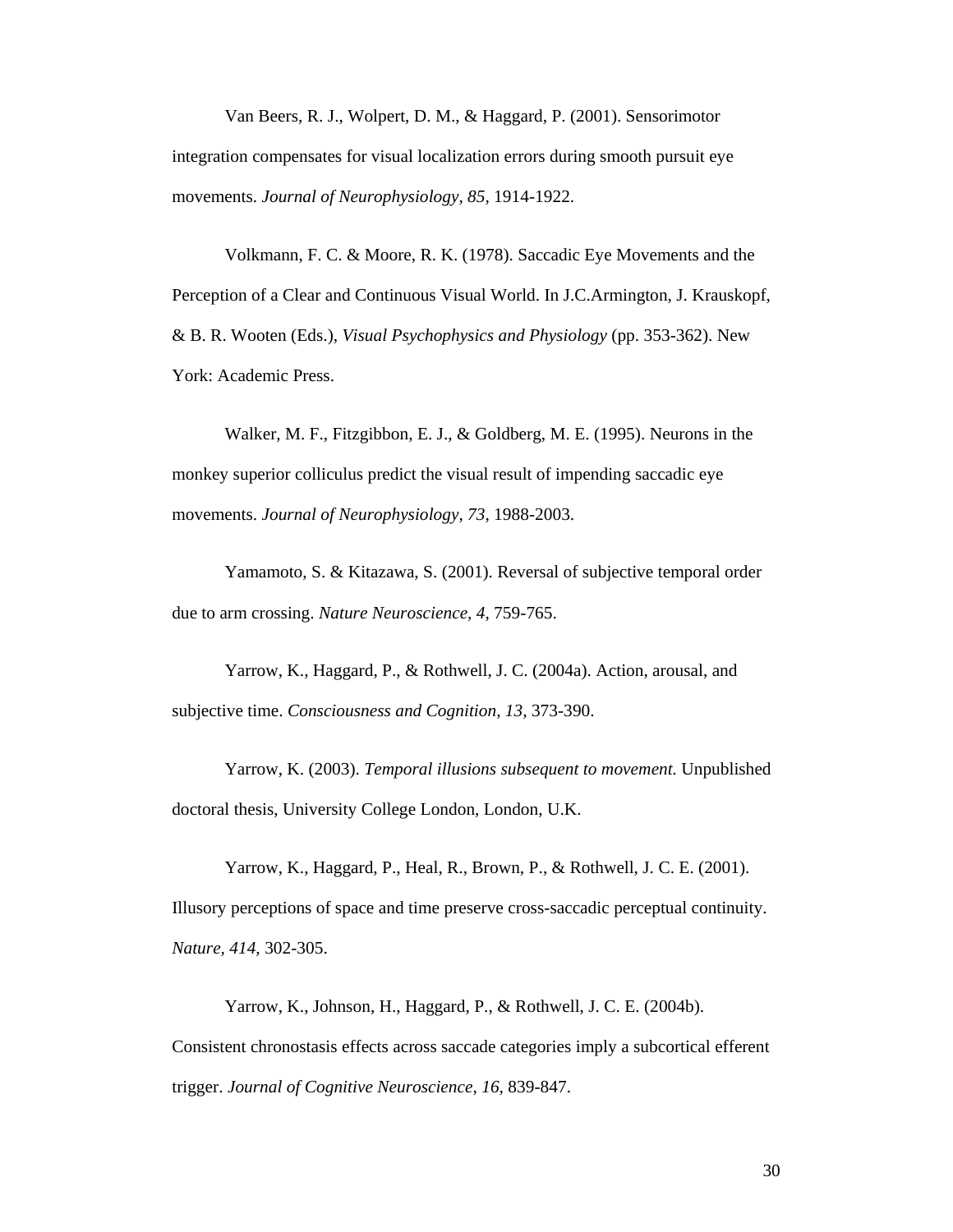### *Figure legends*

Figure 1. Schematic showing the physical relationship between temporal intervals and the events that bound them. For both instantaneous and extended stimuli, it is possible to make judgements about both intervals (bounded durations) and events (moments of occurrence/onset/offset).

Figure 2. Schematic of experimental procedure. (a). Sequence of stimuli presented in saccade and control conditions of the three experiments. (b). Timing of the saccade in both long and short saccade conditions and timing of the auditory stimulus for the two temporal order judgement experiments relative to the sequence shown in part a.

Figure 3. Temporal judgement results. Error bars denote standard errors of the mean. Top panel: Mean points of subjective equality between variable and fixed-length stimuli in the chronostasis experiment. Middle/bottom panels: Mean points of subjective simultaneity in the auditory visual TOJ experiment (middle) and the auditory-saccade TOJ experiment (bottom). Positive values on the Y axis indicate presentation of the auditory stimulus after the appropriate referent.

Figure 4. Temporal judgement results for the subset of participants who provided reliable estimates based only on single saccade trials (trials without a corrective saccade). Top panel: Mean points of subjective equality between variable and fixedlength stimuli in the chronostasis experiment. Middle/bottom panels: Mean points of subjective simultaneity in the auditory visual TOJ experiment (middle) and the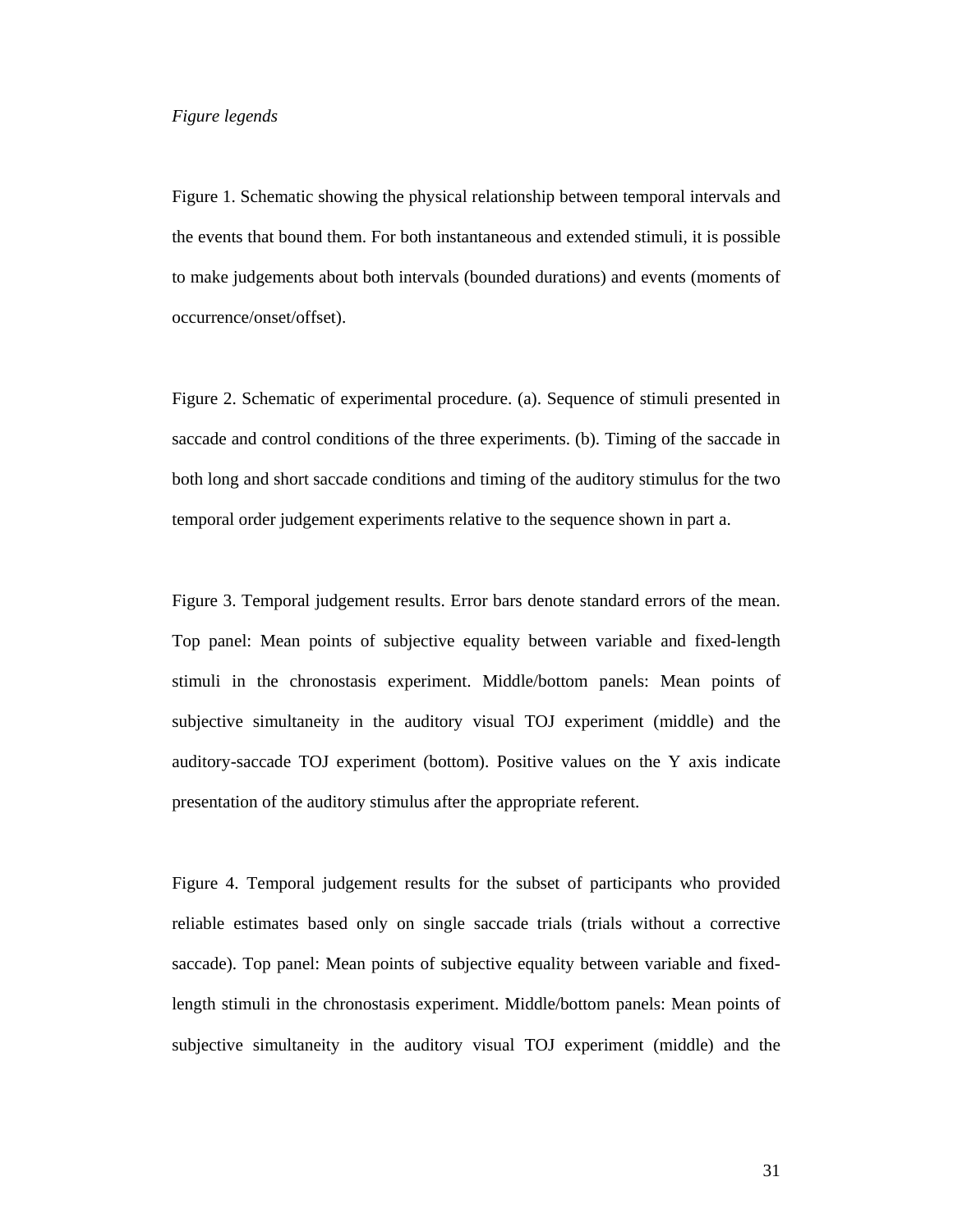auditory-saccade TOJ experiment (bottom). Positive values on the Y axis indicate presentation of the auditory stimulus after the appropriate referent.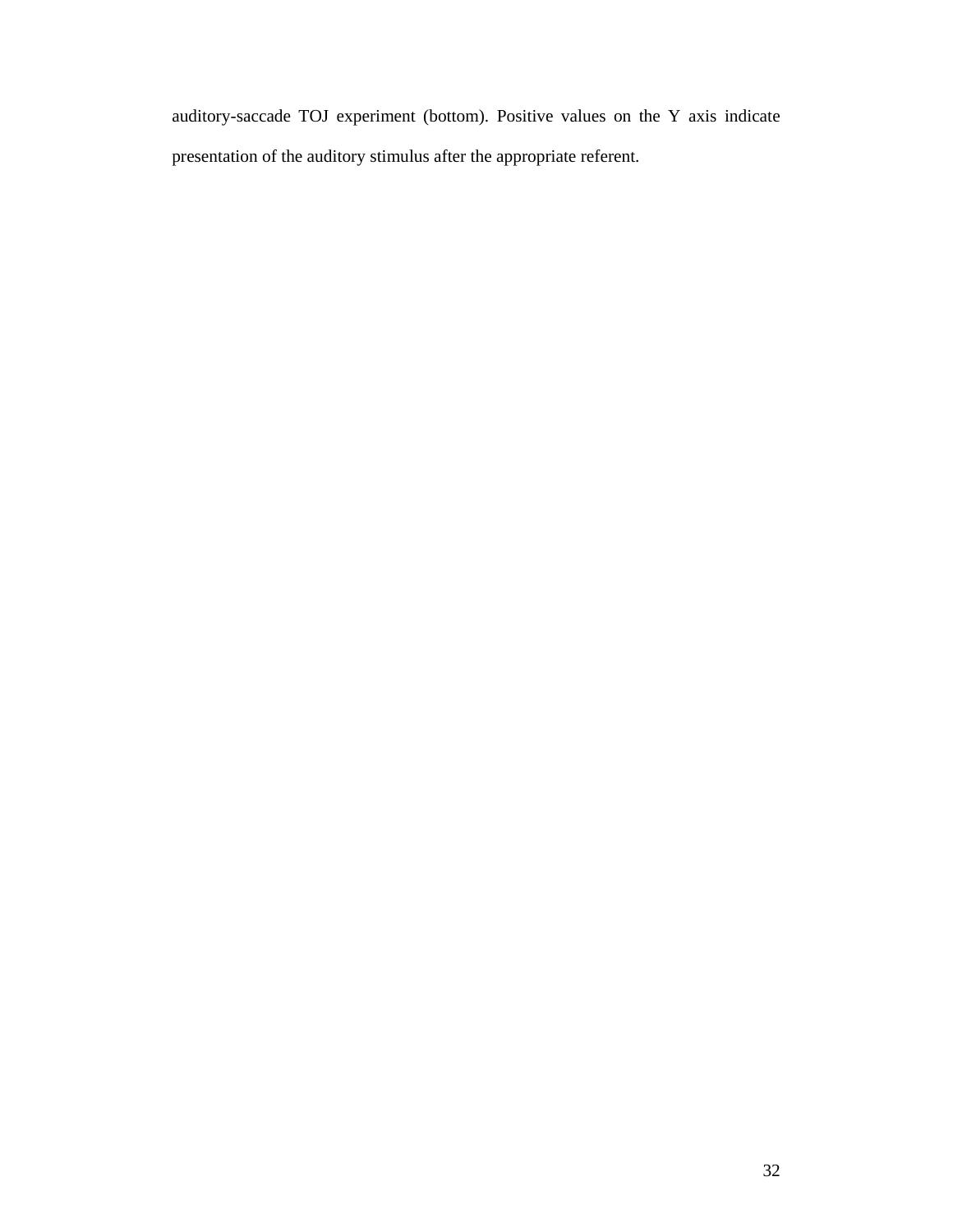TABLE 1.

*Mean saccade extent (in degrees visual angle), mean saccade duration (in milliseconds) and mean time of saccade-contingent display change ("trigger time" in milliseconds from saccade onset, with the corresponding size of the correction typically applied in chronostasis experiments shown in brackets) as a function of saccade size for all three experiments. Data from the subsets of participants who could be assessed using only single saccade trials are also shown.*

|                                | Complete Data Set    |          |                              |             |          |                              | Single Saccade Trials Only |          |                              |             |          |                              |
|--------------------------------|----------------------|----------|------------------------------|-------------|----------|------------------------------|----------------------------|----------|------------------------------|-------------|----------|------------------------------|
|                                | $10^{\circ}$ Saccade |          |                              | 50° Saccade |          |                              | $10^{\circ}$ Saccade       |          |                              | 50° Saccade |          |                              |
| Experiment                     | Extent               | Duration | Trigger Time<br>(Correction) | Extent      | Duration | Trigger Time<br>(Correction) | Extent                     | Duration | Trigger Time<br>(Correction) | Extent      | Duration | Trigger Time<br>(Correction) |
| Chronostasis                   | 8.0                  | 48       | 19<br>(29)                   | 46.0        | 127      | 100<br>(27)                  | 8.3                        | 46       | 17<br>(29)                   | 46.9        | 118      | 90<br>(28)                   |
| Auditory-Visual<br><b>TOJ</b>  | 8.7                  | 52       | 18<br>(34)                   | 48.6        | 128      | 94<br>(34)                   | 8.6                        | 53       | 17<br>(36)                   | 48.0        | 129      | 94<br>(35)                   |
| Auditory-Saccade<br><b>TOJ</b> | 8.7                  | 51       | n/a                          | 47.3        | 126      | n/a                          | 8.5                        | 52       | n/a                          | 46.9        | 131      | n/a                          |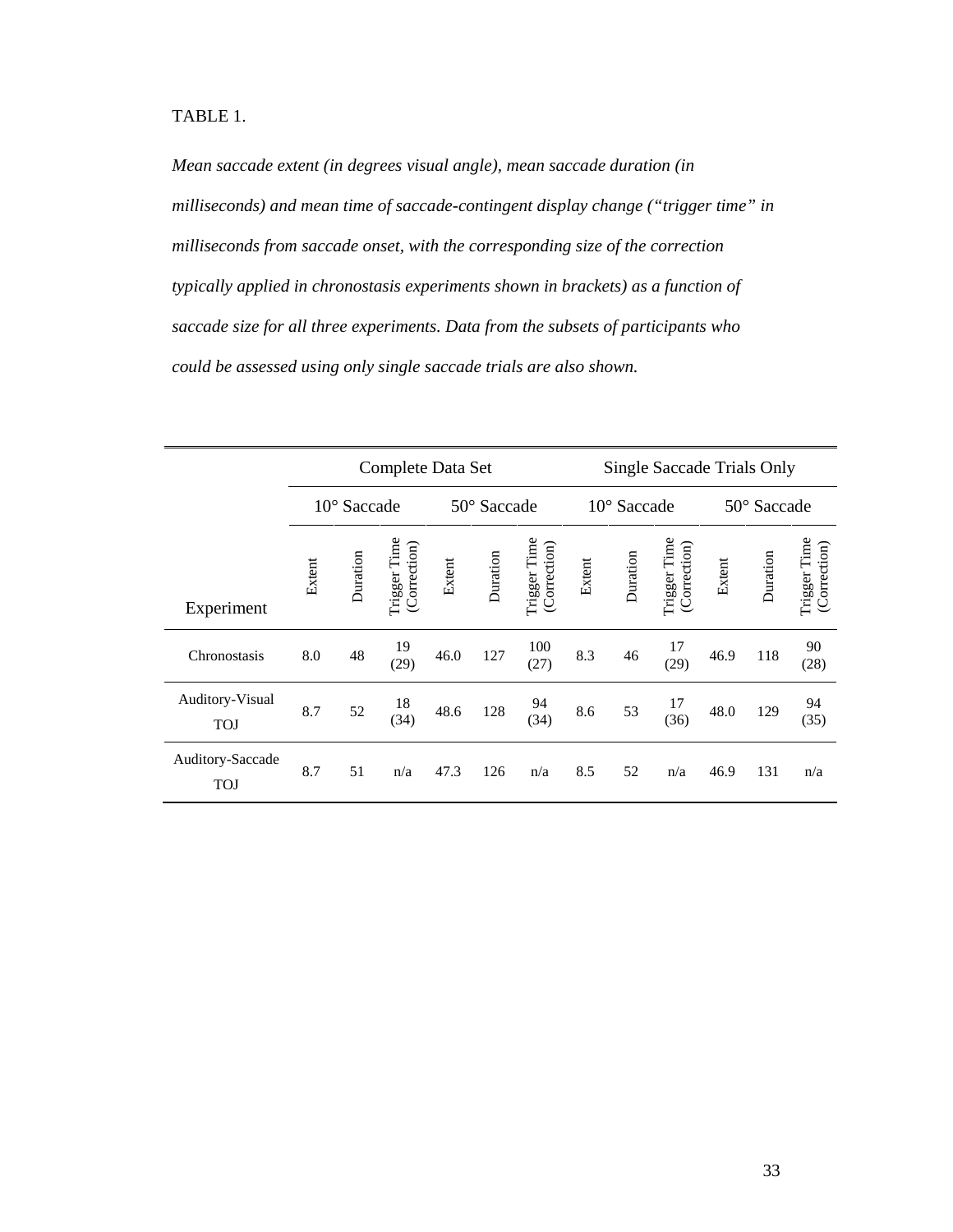Figure 1 (Yarrow et al)

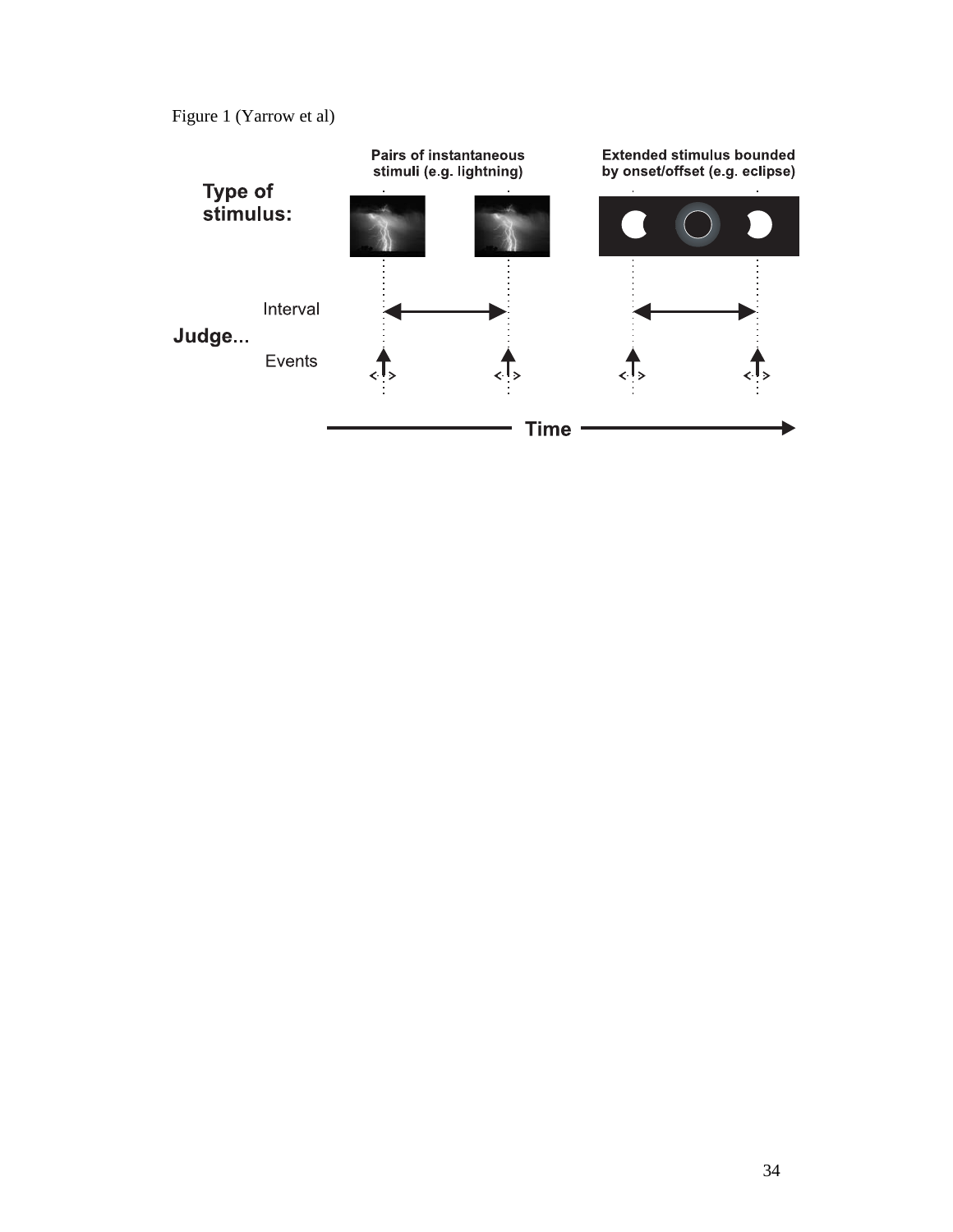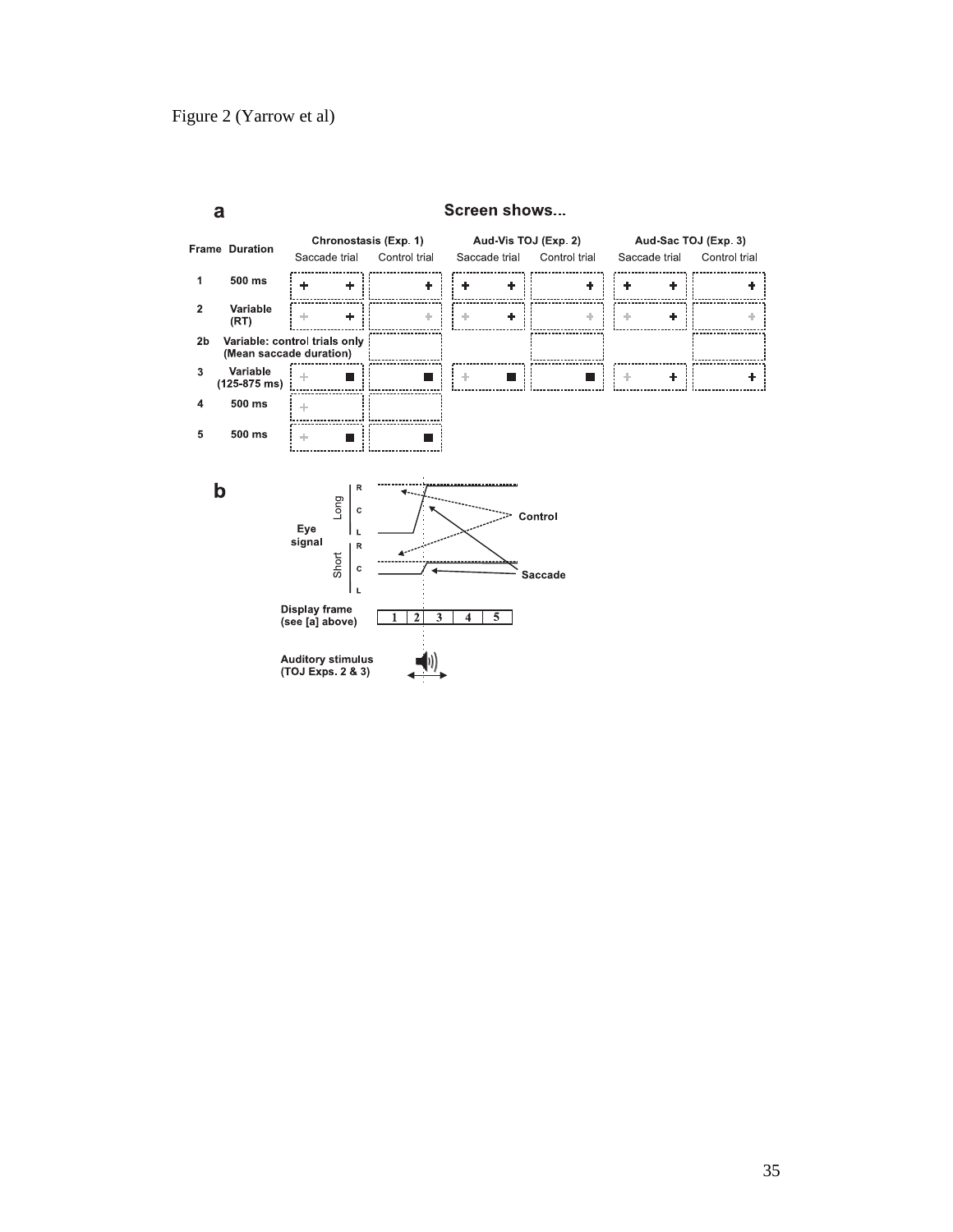